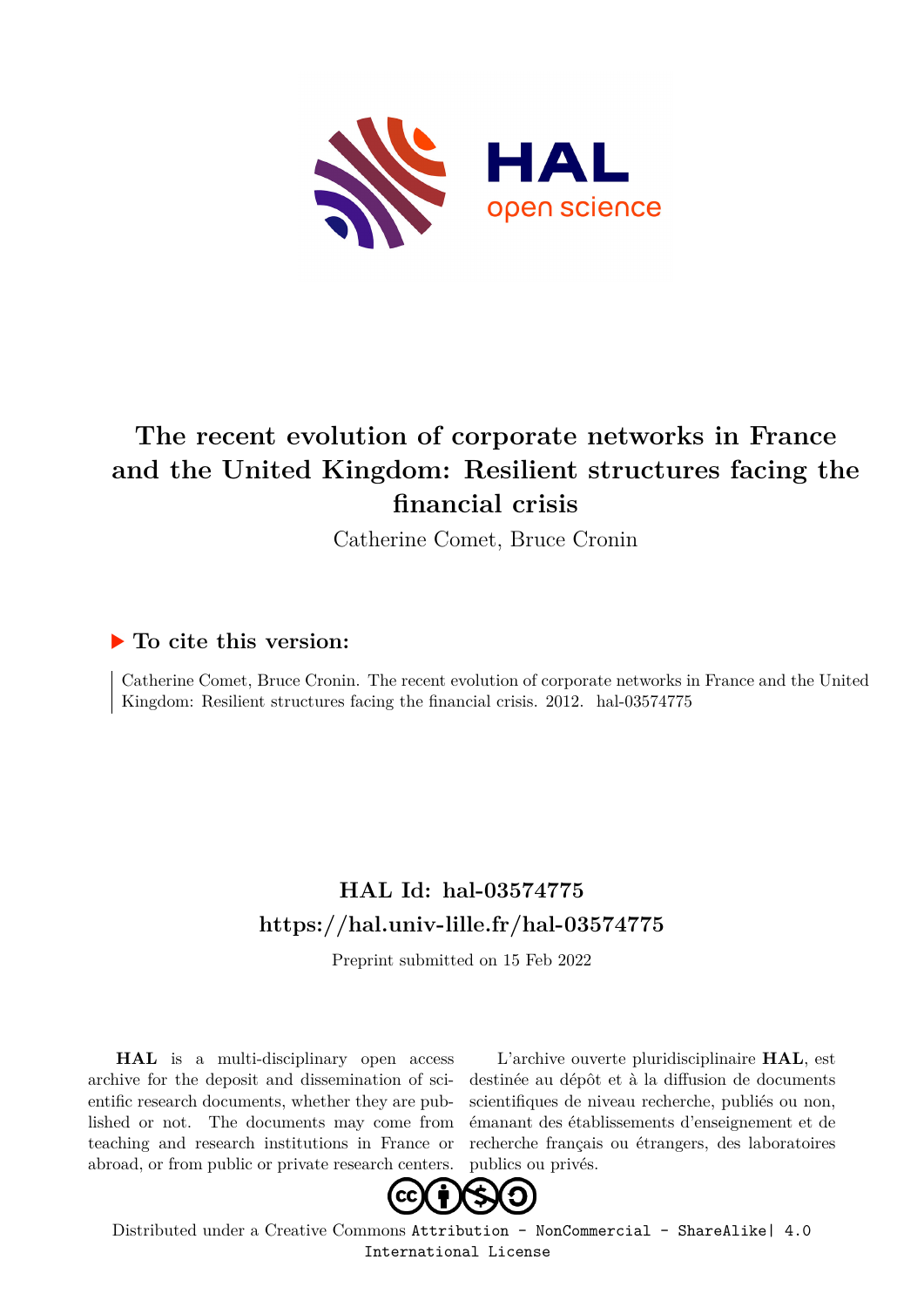#### Working paper

(sent to *International Journal of Comparative Sociology* in 2012, "revise and resubmit")

## **The recent evolution of corporate networks in France and the United Kingdom:**

**Resilient structures facing the financial crisis** 

Catherine Comet<sup>1</sup> and Bruce Cronin<sup>2</sup>

- 1. Clersé-CNRS, University of Lille, 59655 Villeneuve d'Ascq cedex, France. Tel: +339 5151 2458; Email: Catherine.comet@univ-lille1.fr
- 2. University of Greenwich, Park Row, London SE10 9LS, United Kingdom. Tel: +442 8331 9786; Email: b.cronin@greenwich.ac.uk

#### **Abstract**

The evolution of intercorporate networks in France and the United Kingdom from the start of the century has been somewhat paradoxical. In France, the share of foreign investors in the capital of large companies has increased at a much faster rate than the rest of Europe; this has weakened historical state and familial patronal bonds and led to some convergence with the Anglo-American model. Yet the main French companies still remain much more tightly interlocked through shared directorships than firms in the United Kingdom.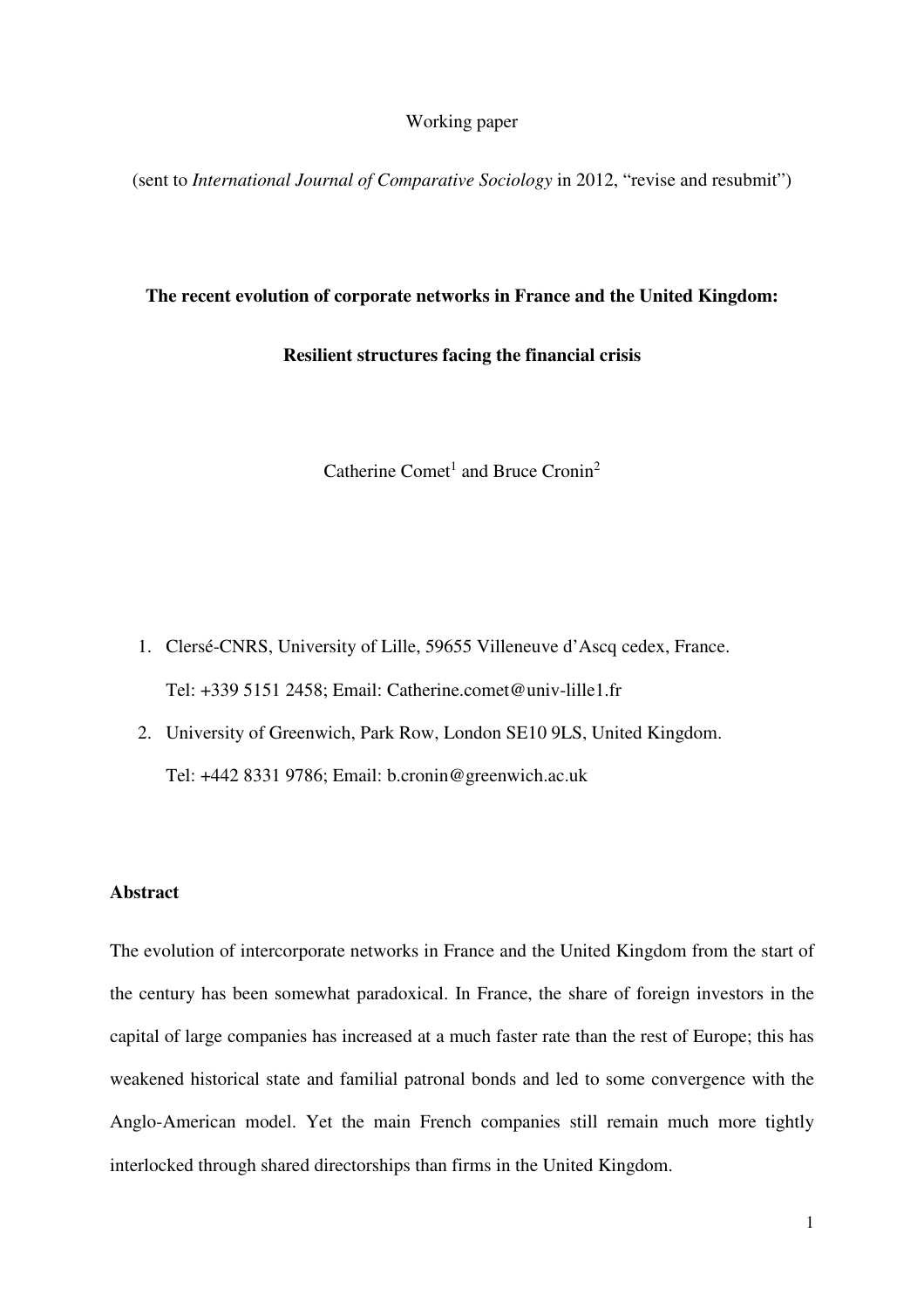In the context of endogenous shocks presented by the 2007-08 financial crisis can continued convergence between these different corporate governance systems be expected or is a retreat to more familiar structures of interaction more likely? To assess the recent dynamics of these two intercorporate networks, we study interlocking directorates among the 100 main companies on the Paris and London Stock Exchanges, thanks to a dataset covering the 2006-2010 period. In both economies, the corporate network becomes less centralized and the business elite core more fragmented. However these structural changes do not seem to have affected the latter's capacity for mobilization in case of uncertainty.

**Keywords: interlocking directorates, corporate networks, business elite, dynamics of networks, financial crisis**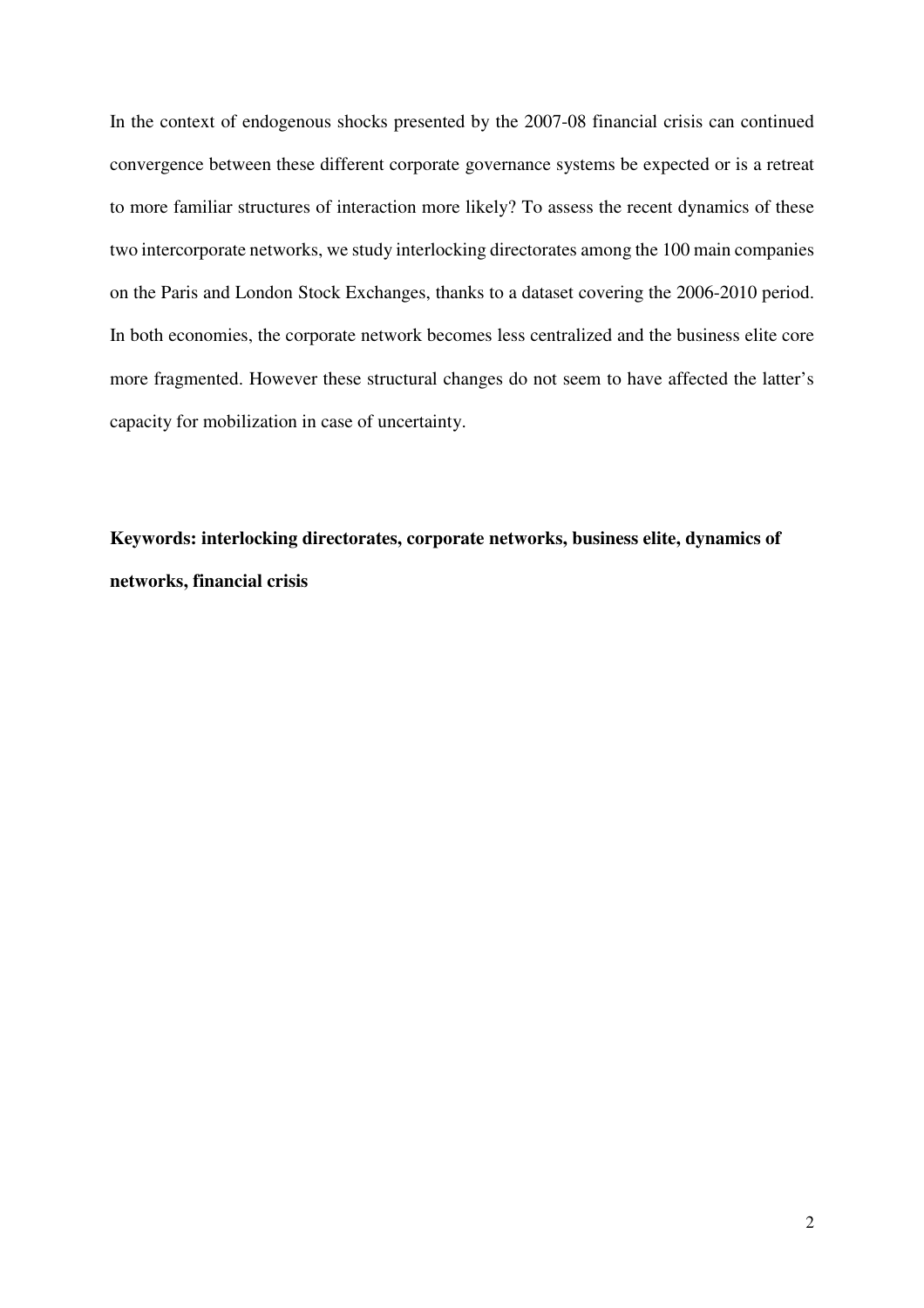France and the United Kingdom stand as opposing ideal types of corporate governance; expressions of the respective *dirigiste* and *laissez-faire* heritages of each economy. Interlocking directorates among main companies are more cohesive in France than in most Western countries. Paradoxically, the share of foreign investors is also higher in France. The cohesion of interlocks has coincided with a strong state interventionism, based on both ownership control and managerial control. Capital networks have been very hierarchical and pyramidal with a robust financial core and the state bureaucracy at their top; at the managerial level, former state bureaucrats are frequently found among executive and non-executive directors. By contrast, the United Kingdom is characterized by relatively sparse director interlocks among boards, coinciding with limited state intervention and a wider range of capital funding sources. Given the decreasing state interventionism in the governance of big companies in France, interlocks are likely to become less and less cohesive and the overall structure increasingly like that in the United Kingdom. However, against this trend, the 2007-08 financial crisis is likely to have affected the intercorporate networks in both economies. The objective is to measure the effects of these changes on the network.

The dataset comprises the 100 main French companies according to their capitalization at the Paris Stock Exchange. We analyze firstly the global evolution of interlocks among them from 2006 to 2010, secondly the evolution of intercorporate networks, and thirdly the evolution of the linkages among the main interlockers. Globally, we observe a decreasing centralization of the intercorporate network and a process of relative balkanization among the business elite. In the last part, we raise the question of the renewal of the corporate elite. Indeed, the observed decentralization phenomenon may be, at least partly, due to the removal of a few very central directors. The changes in the structure of interlocks do not eventually seem to reflect a renewal of the directors' profiles.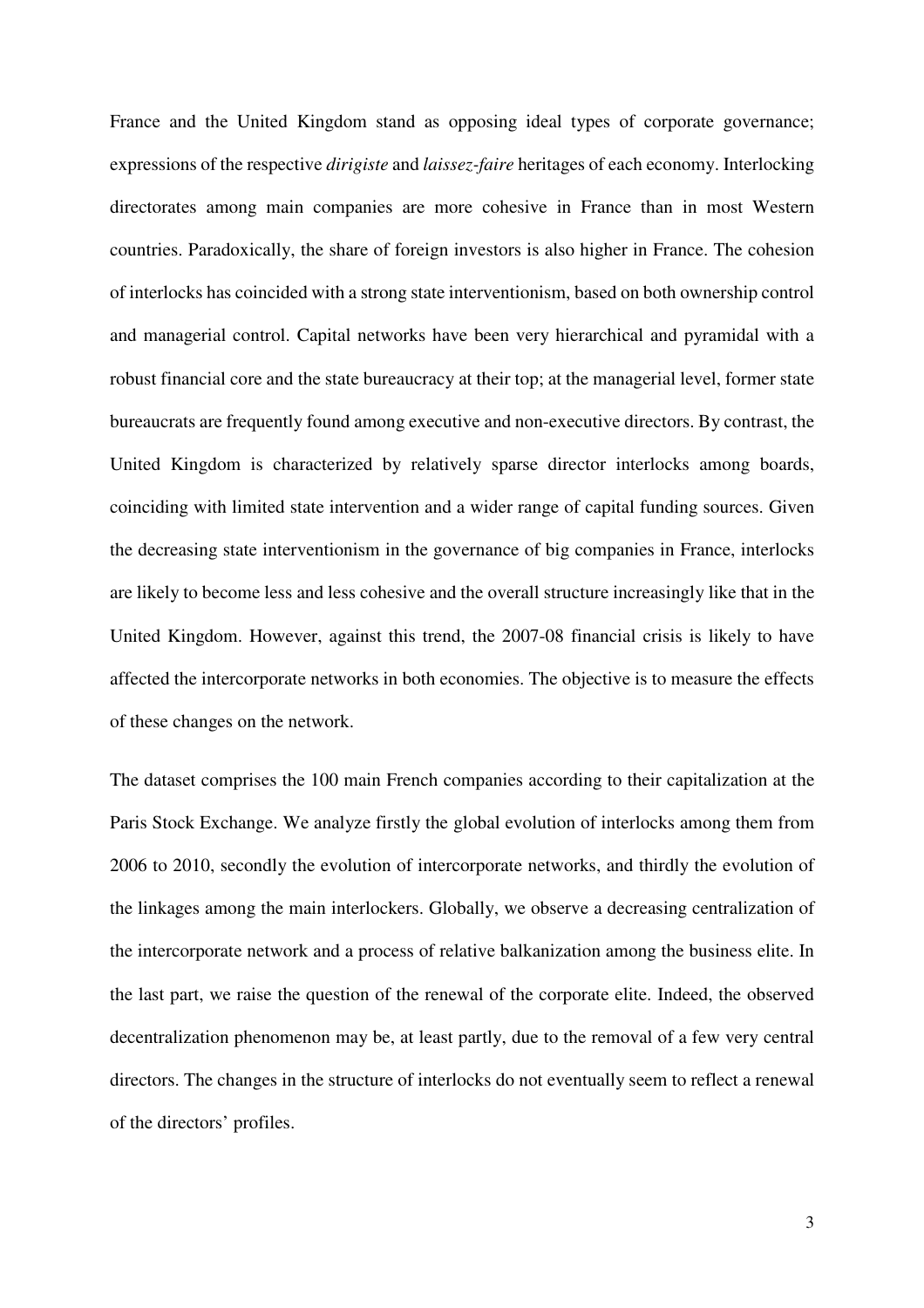#### **1. The importance of interlocks in France and the United Kingdom**

Corporate networks in France and the United Kingdom serve as antithetical cases among the main Western countries. In Windolf's (2002) cross-national comparison of interlocking directorates France had the least number of interconnected firms but the greatest interconnection among these, whereas the United Kingdom had the reverse. Among the 374 main firms in France, fewer were interconnected; isolates represented a bigger share (43%) than in Germany (32%), the United States (14%) or the United Kingdom (8%). However, interconnected firms were more integrated in France than in the other countries. The density among firms with ties was higher (4.92) than in Germany (4.21), in the United States (1.89) or in the United Kingdom (1.53). Interconnected French firms did not only exhibit more interlocks, but also more multiple interlocks among each other. The proportion of multiple relationships (20%) was rather high. Moreover interlocks in France were more centralized, as the firm with the greatest number of interlocks in these countries was French. In brief, the French corporate network had the most cohesive core and the United Kingdom, the most dispersed.

Two models emerge (Windolf, 1999): the Anglo-American model and the Franco-German model. In the United States and the United Kingdom, ownership is far more dispersed and the weight of institutional investors is more important than in Germany and in France. Further, interlocks form a very dense core in France and in Germany as opposed to the corporate networks in the United States and the United Kingdom. In Germany, this network intersects the ownership network to a great extent, whereas in France the overlap is weaker, but varies as a function of the share of owned capital. French capitalism presents very specific patterns even compared to Germany, to the extent that control relies on different mechanisms. In Germany, control stems from a joint-regulation based on ownership interlinkages among non-financial firms. In France, interlocks are structured in particular by state regulation and family capitalism.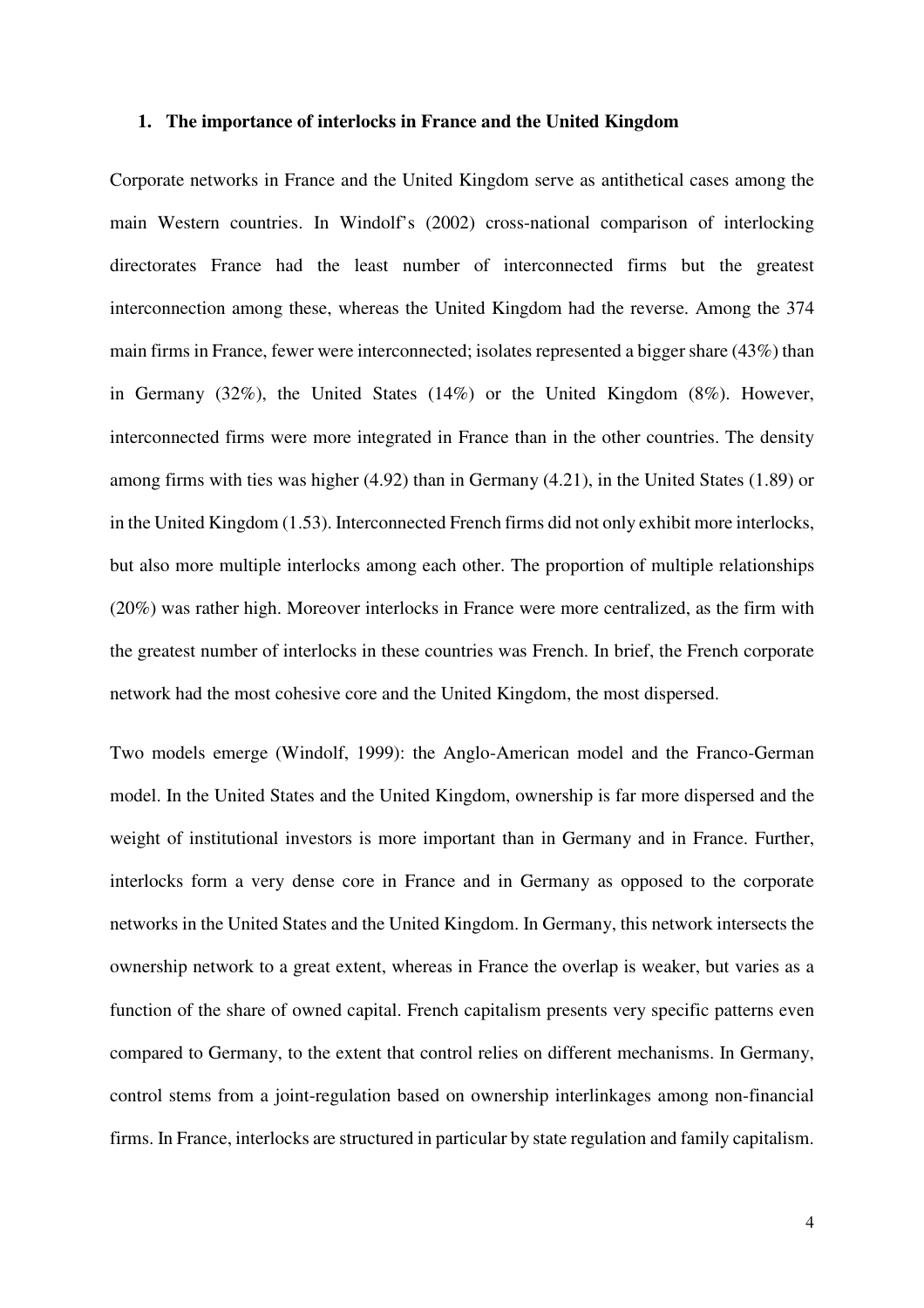The state bureaucracy exerts its influence thanks to shareholdings and *pantouflage<sup>1</sup>* . Besides, familism is stronger in France than in other main Western countries. As a consequence, the French ownership network is hierarchical and pyramidal, whereas it is star-like in Germany and inverted star-like in the United States and in the United Kingdom (Windolf, 2002).

Morin (2000) scrutinized the structure of French capital networks in the 1990s, highlighting the importance of financial cores and poles. The ownership network was clustered around the major banks, which owned large shares of main industrial groups. Three kinds of ties coexisted: intermediation ties among banks inside the financial core, alliance ties among industrial groups inside financial poles, and control ties inside business groups. Brokering main cliques of financial and industrial companies, the state played the role of an overwhelming ruler. This dominant position has weakened with financialization and globalization. As financial markets have liberalized, the share of foreign investment has increased.

The relatively sparseness of director interlocks among firms in the United Kingdom and the United States, has been attributed to the greater use of capital markets by these firms for funding (Scott 1991). With little reliance on particular state or institutional investors for funding, it is suggested that there is little need for close ties with these institutions. Further, financial institutions themselves, tend to have a notably wider range of director interlocks than other firms, pointing to a relationship between interlock structure and capital borrowing and lending patterns. However, there is little empirical evidence of such a relationship in the absence of financial distress; director interlocks tend to develop between financial and non-financial firms when the latter encounter financial difficulties (Mizruchi and Stearns 1988). The distinctiveness of the Anglo-American "model" may be more the outcome of a particular distribution of large,

 $\overline{a}$ 

<sup>&</sup>lt;sup>1</sup> "*Pantouflage*" refers to bureaucrats (from ministries, prefectures, embassies, high administrative bodies, etc.) leaving the administration to work in the private sector.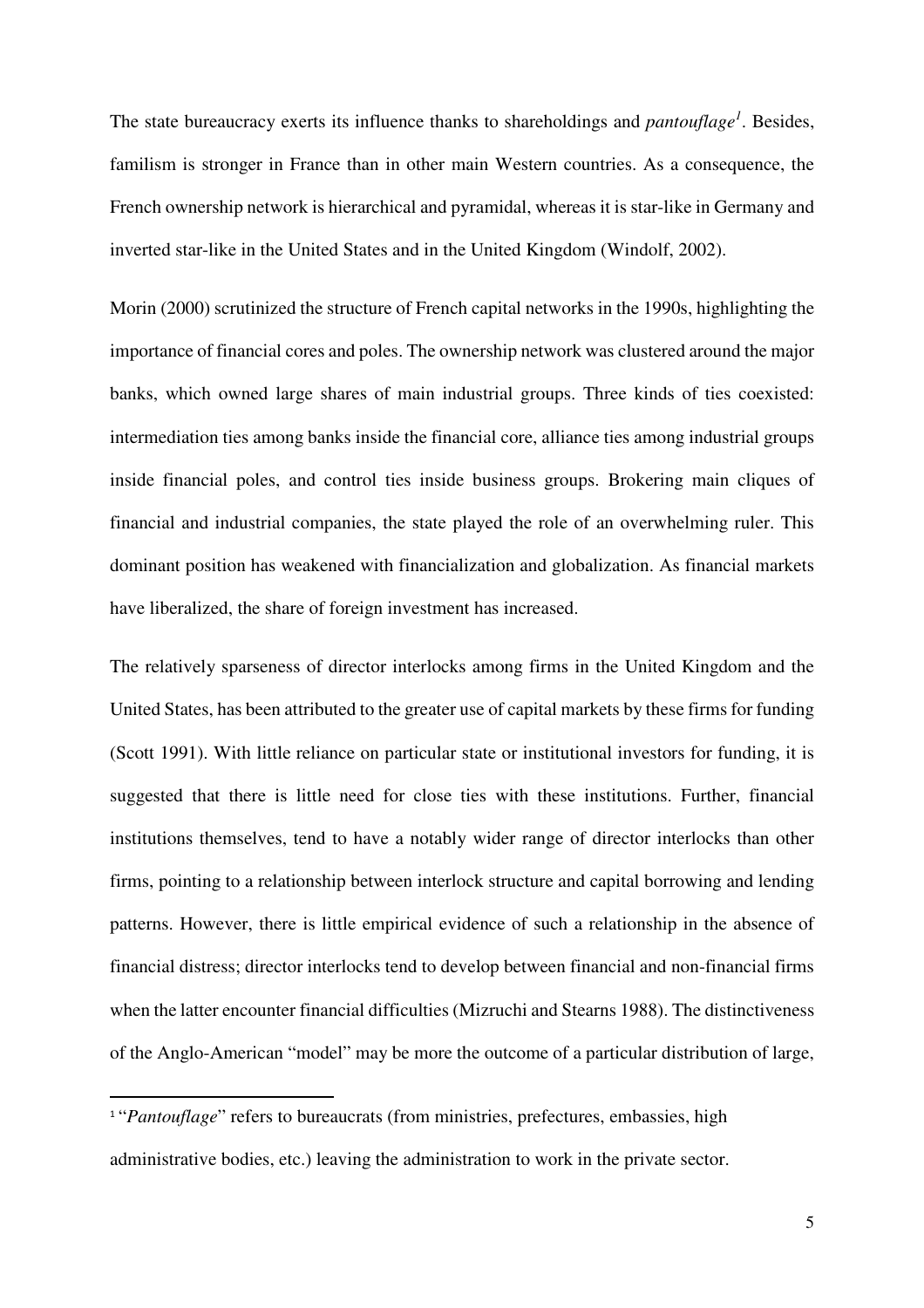minority-owned, domestic and financial firms, each of which have characteristic patterns of interlocking (Carroll and Alexander 1999, Dooley 1969, Ornstein 1984)<sup>2</sup>. At the same time, some British peculiarities can be expected, given the persistence of landowning and Empireoriginating transnational interests among the largest firms (Cain and Hopkins 2001, Cronin 2012).

Scholars deduce conflicting arguments from these evolutions. To Windolf (2002), the French model may demonstrate stability thanks to the strength of multi-level networks, with the state bureaucracy at the highest level, and of familism. To Morin (2000), the French model is, on the contrary, converging towards the shareholder value model, since privatizations, financialization and globalization lead to a disintegration of financial cores: Foreign investment now represents a higher share than cross-shareholdings in the capital of main French business groups. In a broad outline, we may sketch these perspectives as the sociological and the economic points of view. The first argument complies with the social reproduction theory, whereas the second point of view supports the convergence theory, as it principally concentrates on equity linkages. Focusing each on different dimensions of intercorporate networks, they draw opposite conclusions from the same evolutions.

### **2. How did interlocks evolve between 2006 and 2010?**

 $\overline{a}$ 

The objective of this study is to assess the impact of the changing institutional context on the structure of interlocks among the main French companies and among the main British companies between 2006 and 2010. The main institutional changes relate to the rise of foreign investors with the liberalization of financial markets and a declining state interventionism,

<sup>&</sup>lt;sup>2</sup> For a recent broad survey of the director interlocks literature see Cronin (2011).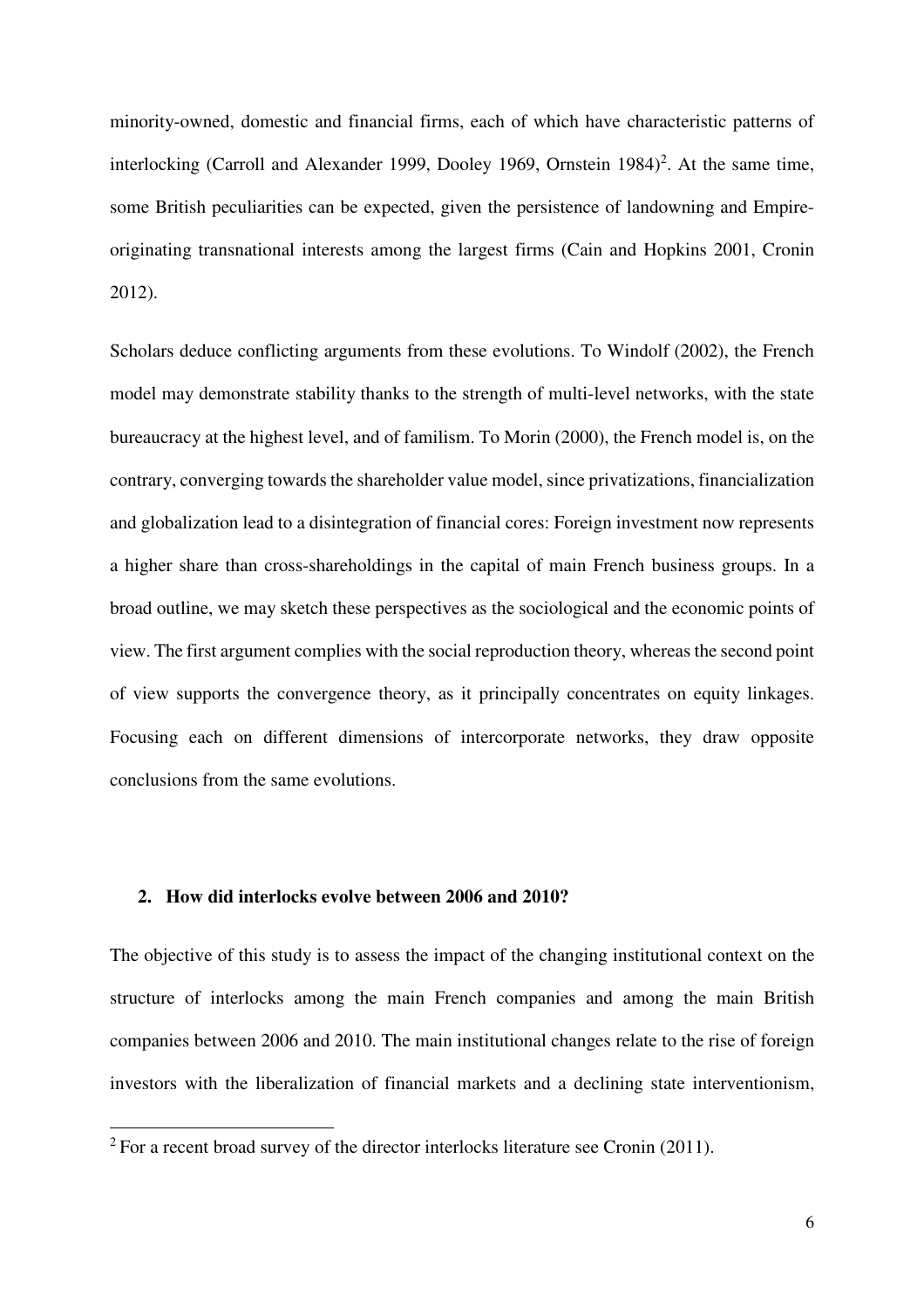particularly so in France. Since the late 1990s, an increasing share of the capital of major companies has been held by foreign investors. Interlocks should decrease, given the importance of foreign investors in their capital.

The French model could indeed evolve, even if it does not mean a mechanistic convergence toward the shareholder value model. We expect in particular that the intercorporate network also becomes less and less hierarchical, with the disintegration of the "hard cores". The latter are groups of companies - "financial poles" - clustered around major French banks. This policy was implemented in the mid-1990s by the former Minister of Finance, Edouard Balladur, to keep control over main French companies despite their privatization.

Another consequence might be a lesser homogeneity and cohesion among the business elite network. The profiles of interlockers might evolve and, in France, former bureaucrats might lose their central positions. Bourdieu (1989) argues that social reproduction is based on two kinds of capital: cultural capital and economic capital. Two main profiles could be found in the French business elite. Those rich in cultural capital, succeeded in getting to the highest positions in the business elite, after having been graduated in an elite school (mostly in Polytechnique and in ENA) and having started their career as civil servants (generally in a ministry, the Treasury, or a cabinet). The second category referred to heirs, who inherited and developed a family business group. However, the situation has changed since the 1980s. Comet and Finez (2010) show that education and career are less determinant than economic capital in membership of the business elite core. The cohesion of the business elite in France has been partly due to a few former bureaucrats who have occupied very central positions in the network of interlocking directorships (Dudouet and Grémont, 2007). As the State has played a lesser role in the governance of big companies in France, particularly since the late 1990s, these directors may become less and less central, which may induce the decay of many bridges within the network.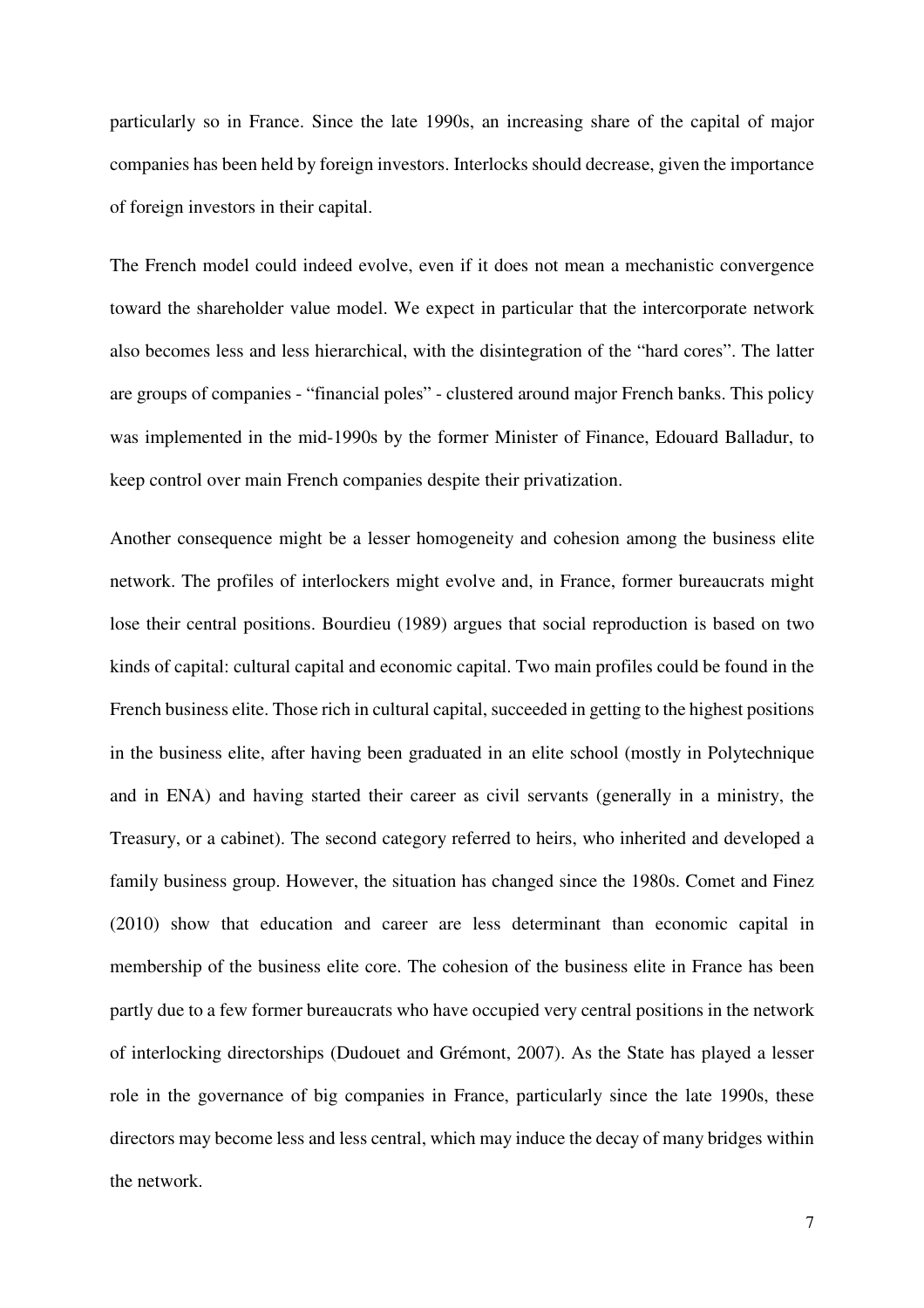In the United Kingdom, a relatively stable pattern of director interlocks had been eroded by the liberalization of the financial sector in 1986 (Scott 1991). This had generated explosive growth and internationalization in the sector, disrupting the traditional "clubish" social relationships that had long-dominated the City of London (Cain and Hopkins 2001). The continued growth of an internationalized financial sector as a major part of the UK economy through the early 21<sup>st</sup> century, both introduced a stream of new players to the directorate and turned the attention of incumbent firms offshore. The increasing numbers of directors with offshore rather than domestic linkages, are likely to have undermined the centrality of the traditional core and the cohesiveness of the business elite as a whole.

A crucial event occurred during this period, however: the financial crisis of 2007-08, which triggered a series of banking collapses, commencing with Northern Rock in September 2007 and climaxing with the bankruptcy of Lehman Brothers a year later.<sup>3</sup> The crisis endangered financial institutions but also other firms' access to funding, with interbank lending collapsing from August 2007. Problems regarding bank solvency, a decline in the availability of credit and damaged investor confidence had an impact on stock markets, where securities suffered large losses from late 2007 to early 2009. The financial crisis, which led to a severe economic recession, should have affected the governance networks from late 2007 onwards. Did the crisis in particular weaken the position of banks among interlocking directorates? How did firms adapt their governance structure to this difficult context?

## **3. Methods and data**

l

The dataset includes the 100 largest domestic firms listed on the Paris and London Stock Exchanges in 2006. Firms are selected according to their capitalization and their nationality (French or British respectively). The capitalization criterion may be discussed, as the

 $3$  For a chronology, see Bank of England (2008).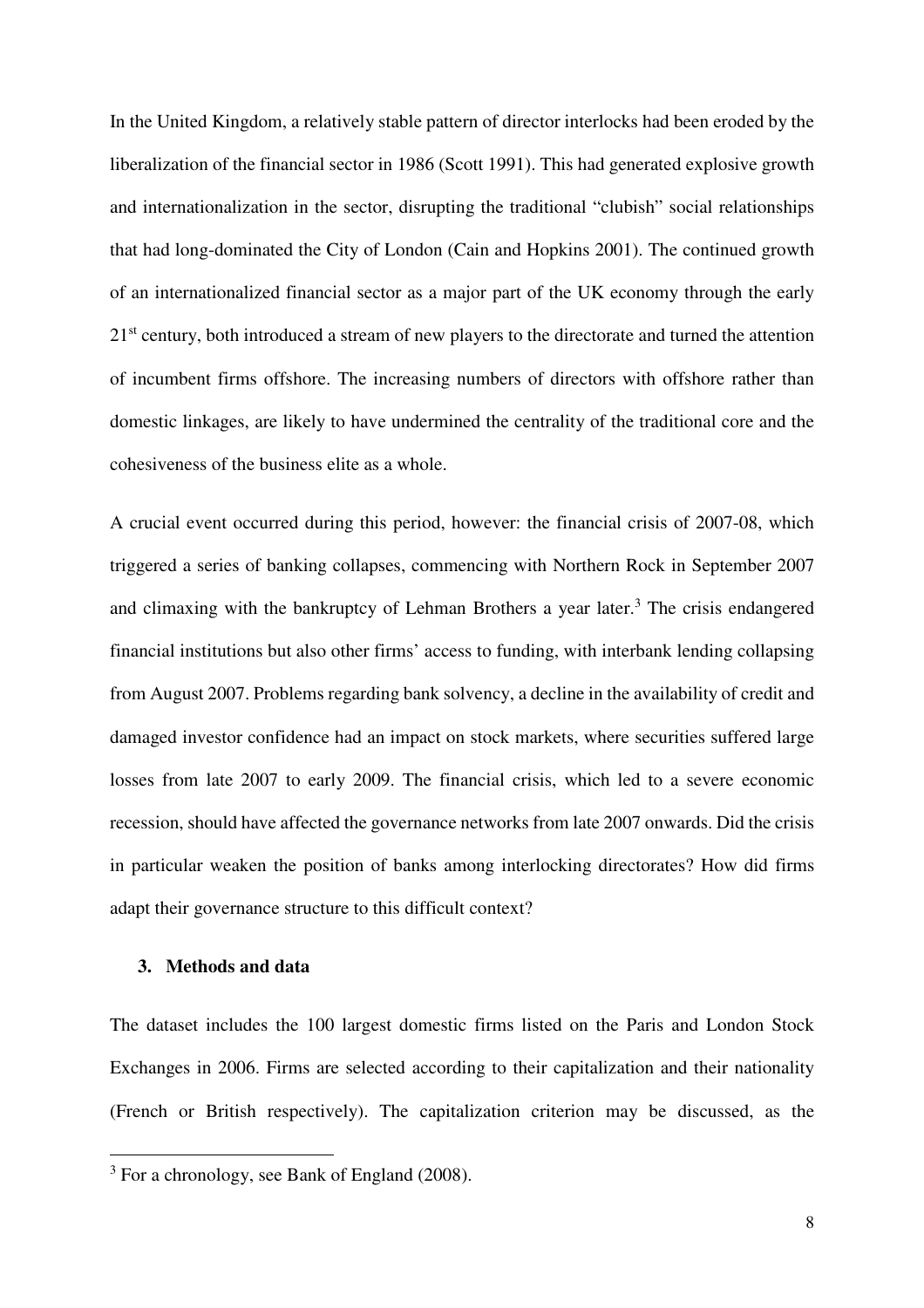capitalization of a company may depend on financial markets as well as on its size and performance. However this criterion appears more relevant than turnover or employees, which are very specific to economic sectors. In the case of France, the data set provides information on board members, who sit in *conseils d'administration, directoires* or *conseils de surveillance*, and on CEOs, when they do not sit on boards, at 31 December 2006, 2007, 2008, 2009 and 2010. In the case of the United Kingdom, all members of boards of directors on these dates are included.

The data thus exclude ArcelorMittal, Dexia and STMicroelectronics, International Power, whose owners are offshore, state-owned companies, as SNCF and La Poste in France or Royal Mail in the UK, family-owned companies, as Auchan, nor mutual companies or savings banks. The Royal Bank of Scotland and Lloyds Bank, partly nationalized in 2008 but remain listed on the London Stock Exchange, are included. Consequently, we are not able to extend our conclusions to "the largest companies". Nonetheless these criteria are a guarantee of homogeneity, regarding the way boards are composed. For the recruitment of board members in state-owned or family-owned companies obey different rules. Further, we selected firms whose capitalization was over  $\epsilon$ 1 billion. In a larger data set it would have been more difficult to compare firms because of their too dissimilar sizes.

We mainly focus on interlocking directorates, utilizing social network analysis in Pajek (see de Nooy et al., 2005). This two-mode network can be transformed into one-mode networks of firms or of directors, which are undirected. Two main features of networks are analyzed: their cohesion and their connectivity. Cohesion depends on the number of ties. Density translates the number of ties divided by the maximum number of potential ties. The larger a network, the less dense it is in general. In addition, we analyze the nodes in the networks that stand at the most advantageous positions. In intercorporate networks, degree centrality means the total number of interlocking directorates of a company. In an undirected network, a high degree centrality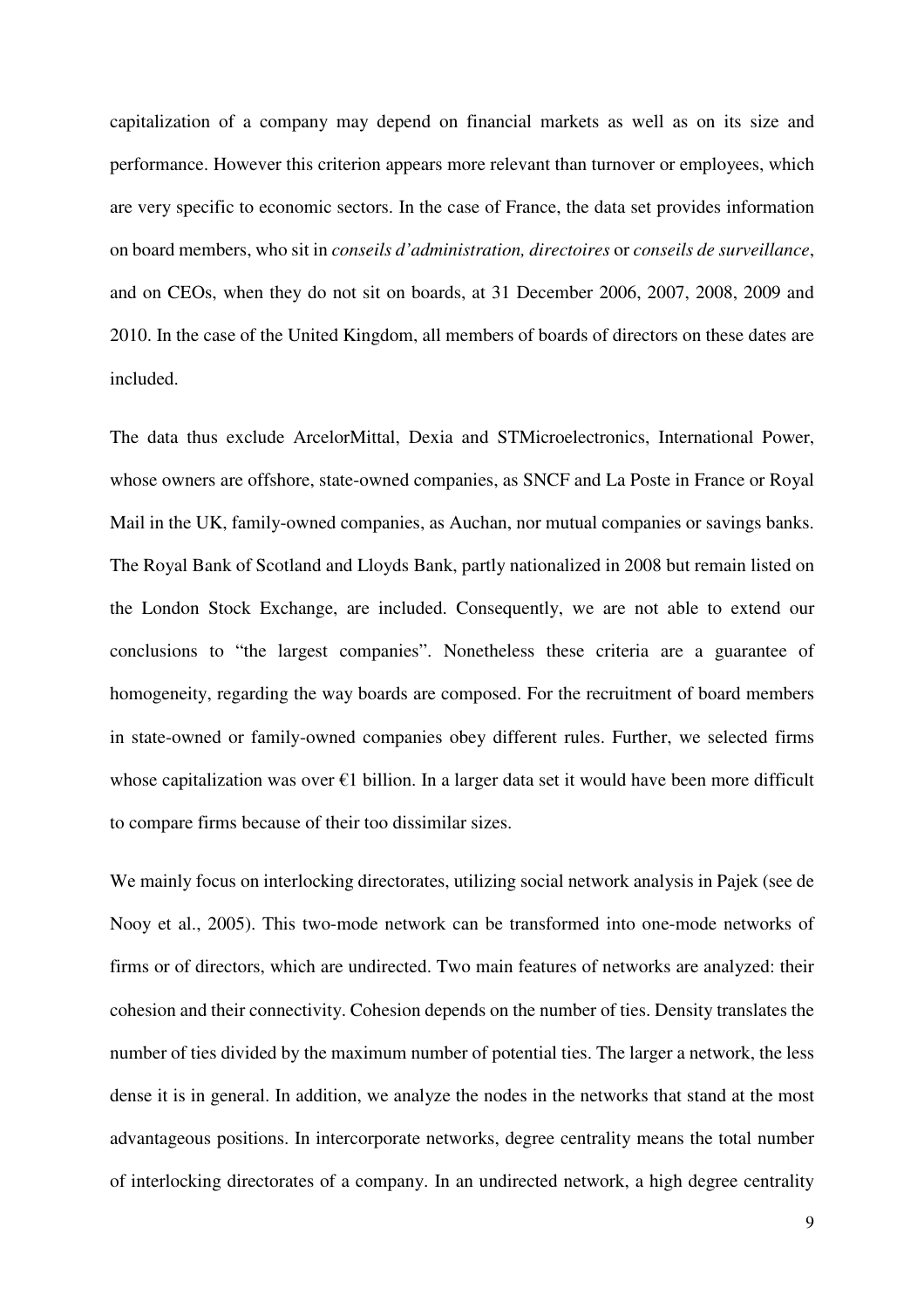may translate strong activity as well as strong attractiveness. In the case of individuals, degree centrality means the total number of board members with whom they may sit according to their appointments. A high degree centrality may then mean numerous appointments and a high status within the business elite. It also indicates a wide personal network. Connectivity considers the breadth of a network. Component analysis enables to assess the extent to which a network is interconnected. A component is a subset of nodes, which are interconnected thanks at least to one path. If there were numerous small components among firms, it would signify a weak capacity of communication and coordination. The average distance among nodes can be calculated only inside a component: it refers to the mean of the shortest paths between each pairs of nodes. A short average distance among firms by means of director interlocks may suggest an efficient communication network.

#### **4. The dynamics of interlocks between 2006 and 2010**

#### The general evolution of interlocks

As predicted by the convergence argument, the density of the French interlocks decreased between 2006 and 2008, but then increased between 2008 and 2010 in the wake of the financial crisis, whereas the density of the United Kingdom network, generally declined throughout (see Tables 1 and 2). In the case of France, the density in the bipartite network decreased from 1.26 % in 2006 to 1.21% in 2008, and increased to reach back its initial level at 1.26% in 2010. The same evolution can be measured in the network of firms, with a density decrease from 6.47% in 2006 to 5.67% in 2008, and an increase to 6.95% in 2010, and in the network of directors, with a decrease from 1.66% to 1.53% and a consecutive increase to 1.57%. Density increased considerably between 2008 and 2009, following the financial crisis, in particular among firms (7.48% in 2009) and among directors (1.64%). By contrast in the United Kingdom, the density of the bipartite network was little changed throughout the period at 1.12%, half the density of the French network. But this stability was not echoed in the firm and director networks; a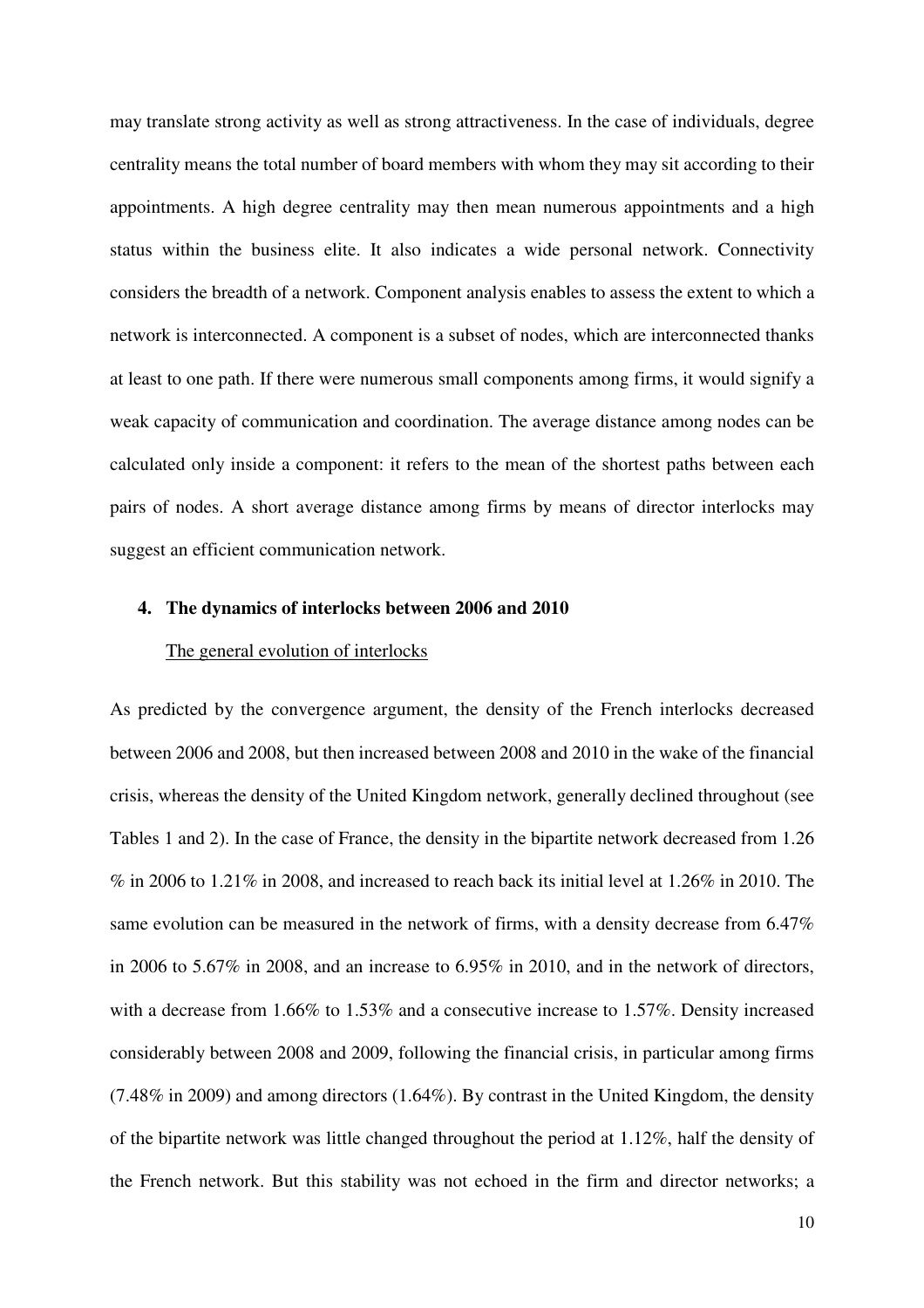decline is evident in the UK firm network from 2.67% to 2.53% and in the director network from 1.25% to 1.21%. A single exception to these trends occurs in 2007, where firm density increased as a consequence of a dip in total number of directors that year.

In France, the average path distance in the main component of each network followed a similar trend to density but in the United Kingdom a steady increase in distance was evident. In the French bipartite network, average path distance increased from 6.86 in 2006 to 7.19 in 2008, then decreased to 6.83 in 2010. In the French firm network, it fluctuated from 2.69 to 2.82 2006- 08, then 2.63 in 2010 and, among board members, from 3.51 to 3.67, then 3.49. It similarly reached its minimum in 2009, just after the financial crisis (6.73 in the bipartite network, 2.60 among firms, and 3.43 among directors). In the UK bipartite network, the average path distance, initially a third greater than the French average, increased steadily from 9.11 in 2006 to 11.46 in 2010, two thirds greater than the French average. In the UK firm network, it increased from 3.82 to 4.98 and, among directors, from 4.63 to 5.81, again doubling in distance from the French average.

#### [Insert Tables 1 and 2 about here]

#### Diespersion of the intercorporate network

The French intercorporate network experienced a declining centralization, particularly between 2006 and 2007, while centralization within the UK firm network remained constant throughout the period (see Tables 1 and 2). In France, degree centralization halved from 0.21 in 2006 to 0.11 in 2010. The hierarchy of firms in terms of degree distribution completely changed. In 2006, the most central firms were BNP, Lagardère and Veolia. By 2010, BNP had lost one third of its ties, and Lagardère and Veolia half (see Table 3). More generally, the top firms in the 2010 hierarchy exhibit fewer ties than the top firms in 2006, though seven of the sixteen most central firms in 2006 remained so in 2010. In the United Kingdom, degree centralization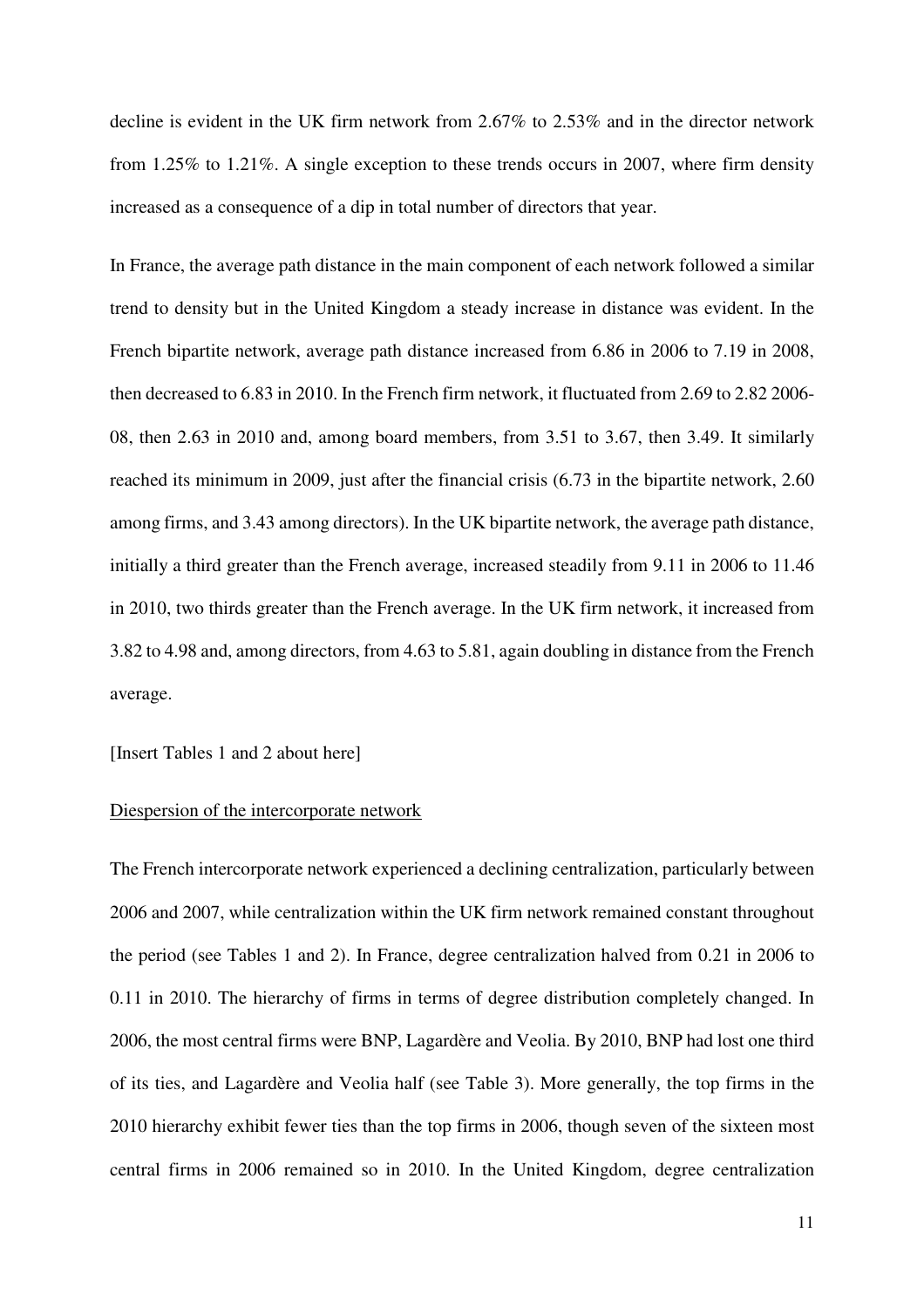remained constant. Eight of the sixteen most central firms in 2006 remained most central in 2010, generally losing one quarter of their ties to other firms (see Table 4).

Among the most central firms in France in 2006, we mainly find financial institutions (BNP, Eurazeo) and firms linked to public markets, specialized in sectors like defense (Lagardère, Thales), water services (Veolia) or building industry (Bouygues). Financial institutions appear less central in 2010. Most central firms are then mainly industrial firms (Areva, Saint Gobain, Lafarge) and energy providers (GDF Suez, Total, EDF). BNP is only ranked fifth according to degree distribution. If its closeness centrality is slightly the same as in 2006, its betweenness noticeably diminished. In the UK, the most central firms in 2006 are predominantly resources (BP, Rio Tinto, Anglo American), financial (Lloyds, Prudential) or energy distributors (BG Group, Centrica, National Grid). In 2010 financial firms (Lloyds, Prudential, Standard Chartered) and manufacturers are more predominant (Tate & Lyle, Unilever, Astrazeneca).

### [Insert Tables 3 and 4 about here]

While interlocks decreased in general in France between 2006 and 2008, then recovered after this, multiple relations dropped acutely 2006-10 (see Table 1). The network lost more than half of its multiple interlocking directorships during the period, despite a brief reversal in 2009. In the United Kingdom, the number of multiple ties fluctuated around eight during the period, a quarter of the French level.

#### A relative disintegration of the business elite core

The hierarchy among French directors is less stable than the hierarchy among firms. While Henri Proglio (Veolia), Michel Pébereau (BNP) and Georges Chodron de Courcel (BNP) remained among the most central directors during the period, their degree centrality dropped. Only four of the eighteen most central directors in 2006 remained in 2010 (see Table 4). In the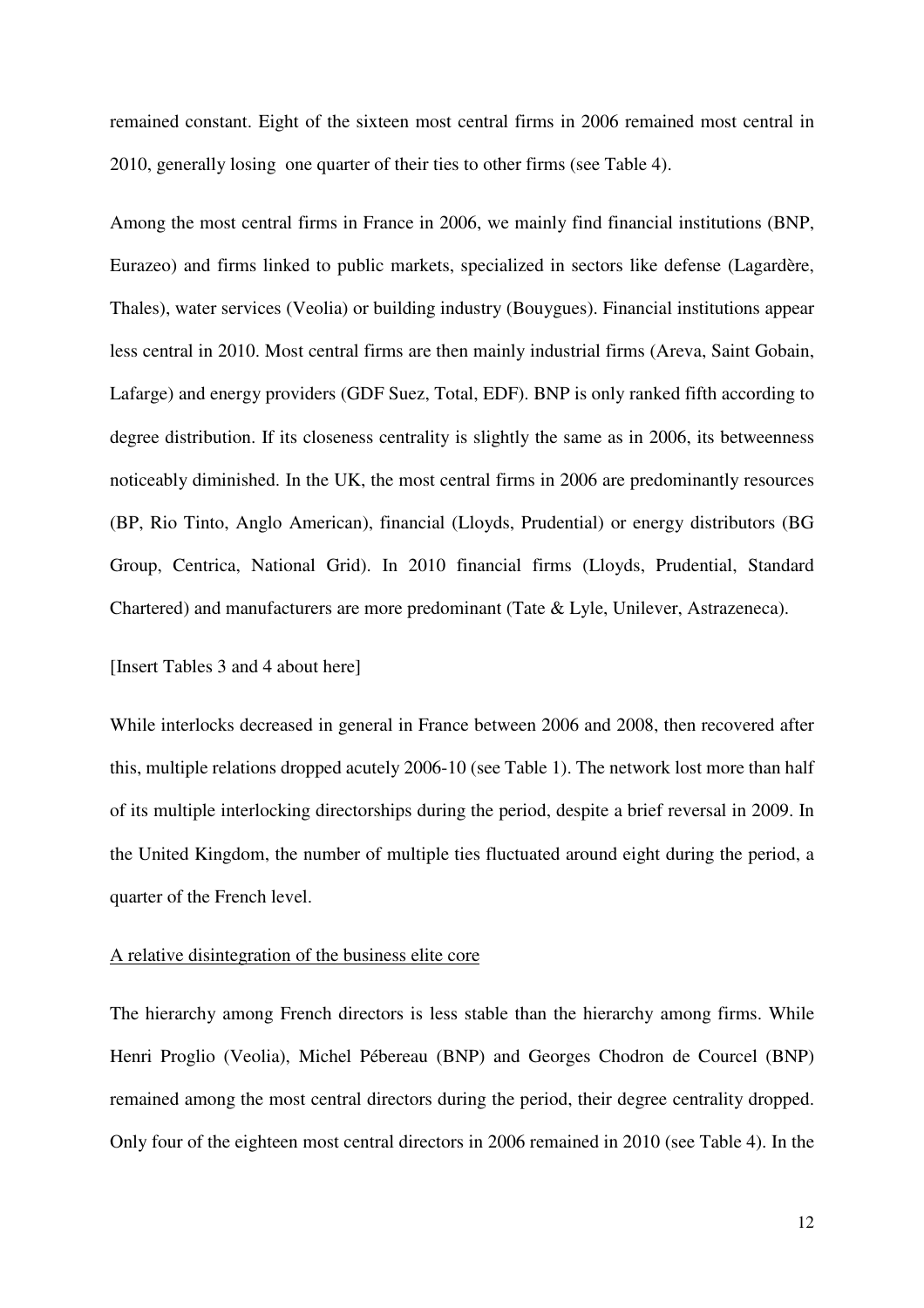United Kingdom, again only four of the eighteen most central directors in 2006 remained in 2010 and the degree centrality dropped 6.

#### [Insert Tables 3 and 4 about here]

In order to apprehend the evolution of the core of the corporate elite core, we examine the main interlockers, who sit in at least three boards, and on the multiple relations among them, which represent at least two common board memberships. This implies a restriction to the strong ties inside the business elite core. A unique common board membership may be contingent, whereas multiple common board memberships represent an opportunity to coordinate and thus better translate the social structure of the corporate elite.

Figures 1 to 4 present the evolution of the French core during the period. Looking first at the years 2006, 2008 and 2010 a general trend of fragmentation and reduced transitivity can be seen. In 2006, the network included 10 components (of at least two nodes), 11 in 2008, and 8 in 2010. The most visible change is the fragmentation of the main component. In 2006, the main component gathered one third of the 65 main interlockers. Between 2006 and 2008, this split into four components. The remaining main component lost most of its members and only comprised 11% of the 57 interlockers in 2008. In fact, only Michel Pébereau, Jean-Louis Beffa, Alain Joly and Hélène Ploix remained; they were joined by the earlier separate component of Anne Lauvergeon and Thierry de Rudder. The process of fragmentation is thus not linear, and it mainly relates to the biggest component. The other components remained relatively stable between 2006 and 2008. The disintegration of the main component led to a greater homogeneity of components regarding the directors' profiles – former bureaucrats, heirs or managers. Between 2008 and 2010, half of the components - the smallest - disappeared and were replaced by three new pairs of nodes. Moreover, there remain no more cliques in 2010 among interlockers, which may translate a decreasing transitivity among interlockers. Against this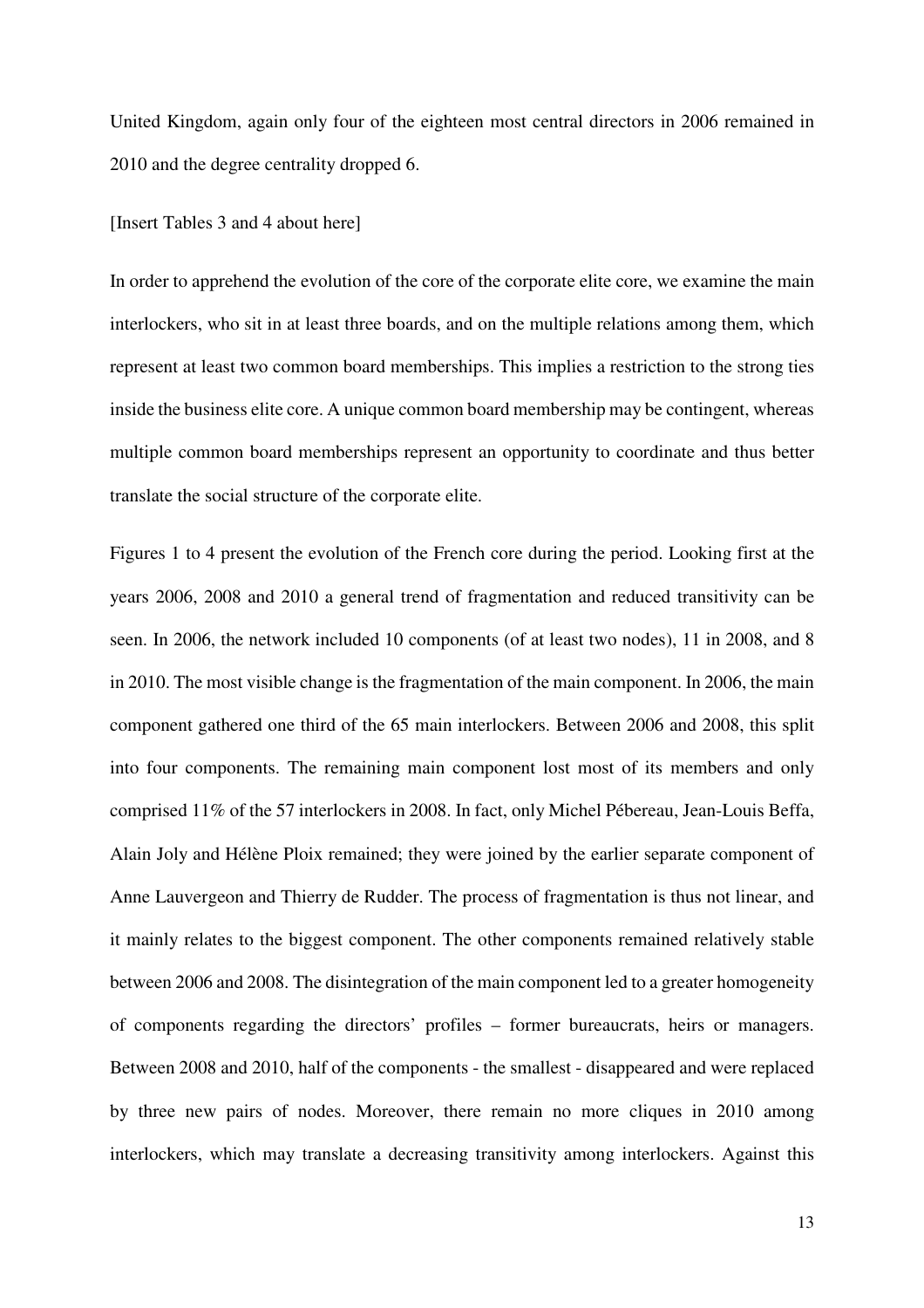general trend of dissipation of the core of the French network, a temporary reconsolidation is evident in 2009 (see Fig. 3). The main component agglomerates with the addition of new multiple directors and new cliques appear. This recombination could result from a process of mobilization, which could also explain the increasing cohesion of interlocks after the financial crisis.

[Insert Figures 1, 2, 3 and 4 about here]

The core of the UK director network displays a similar trend of reducing size and transitivity through the period but this comprised more the dissolution of a single component than fragmentation (see Figures 5 to 8). In fact, while the UK core is much smaller than the French, it is more concentrated; 44% of the UK main interlockers belonged to the main component in 2006 and more than a third remained in it by 2010. In fact, density increased from 2007 to 2009 and there was a peak in degree centrality in 2007. Further, the trend of a gradual weakening of the main component belies a more radical dynamic: between 2006 and 2008 the main component was almost completely replaced by new multiple directors.

#### **5. Discussion and conclusion**

The convergence argument claims that French capitalism would be more and more similar to the Anglo-American capitalism, itself becoming increasingly transnational. From this argument, a decrease of interlocks could be expected in the United Kingdom and France since the last waves of privatizations and the consecutive rising share of institutional investors in the capital of French companies. A competing argument, linked to the social reproduction theory, rather predicts the stability of national models and so of corporate networks. Considering the recent evolution of corporate networks, both arguments may appear pertinent.

From 2006 to 2010, a general trend of reduced density and the diminished centrality of banks is evident in both the United Kingdom and France, but this trend was punctuated. From 2006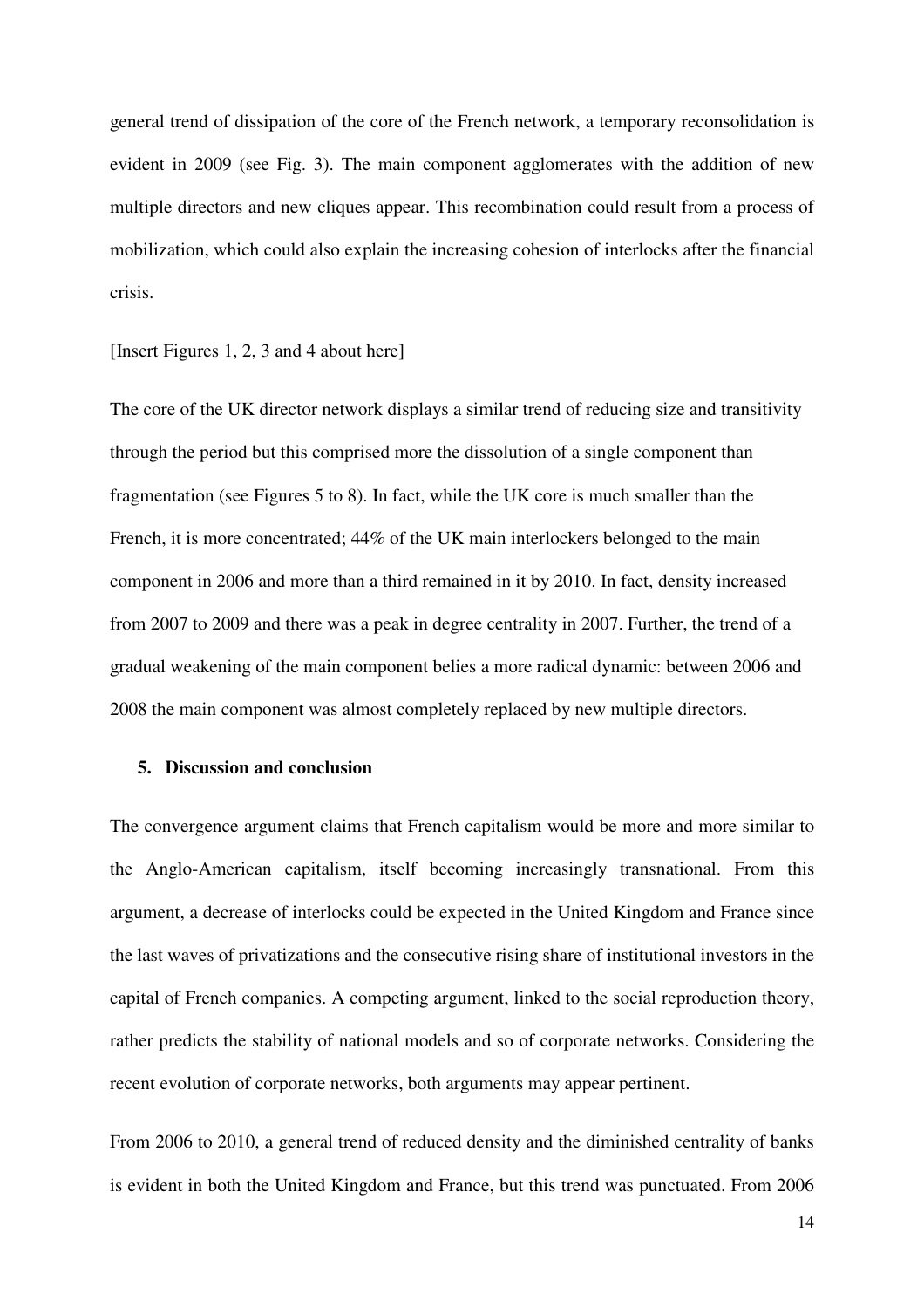to 2008, the density of interlocking directorates in France decreased, as it had since the early 2000s (Dudouet & Grémont, 2010). The corporate network became less centralized and the network of main interlockers more fragmented. However in 2008, just after the financial crisis, this tendency somewhat reversed. Between 2008 and 2009, the density of French interlocks rose, whereas the number of isolates as well as the average distance among firms decreased. Among main interlockers, multiple ties rocketed, as did their degree centralization. Between 2009 and 2010, the evolution of interlocks respected anew the previous tendency measured before the crisis: a decreasing cohesion of the intercorporate network and a relative fragmentation among main interlockers. As a consequence, apart from the evolution between 2008 and 2009, the network experienced a decreasing cohesion and centralization.

In the United Kingdom, density of the corporate network in general steadily diminished and path distance steadily increased 2006-10. But the cohesiveness of the main interlockers increased in terms of density 2007-09, together with a peak in degree centralization in 2007. Moreover, the apparent steady diminution of the size and transitivity of the main component among multiple interlockers, masks a complete turnover in its composition in 2006-08. Again, this could be explained through a process of social mobilization in response to the financial crisis, which impacted heavily in the United Kingdom in 2007.

One could have expected other effects from the financial crisis. It could have on the contrary induced sparser intercorporate networks, due in particular to a lesser intermediation role of financial institutions, firstly affected by the crisis. However, it triggered exactly the opposite phenomenon. The density of interlocks soared, reflecting a strong capacity of mobilization among business leaders. This may suggest that even if interlocks decrease on the long term, those leaders keep an unaltered capacity to coordinate in case of danger or uncertainty. Indeed there is evidence of both the British and, particularly, the French business elites comprising small worlds interconnected through multiple linkages based on similar social background and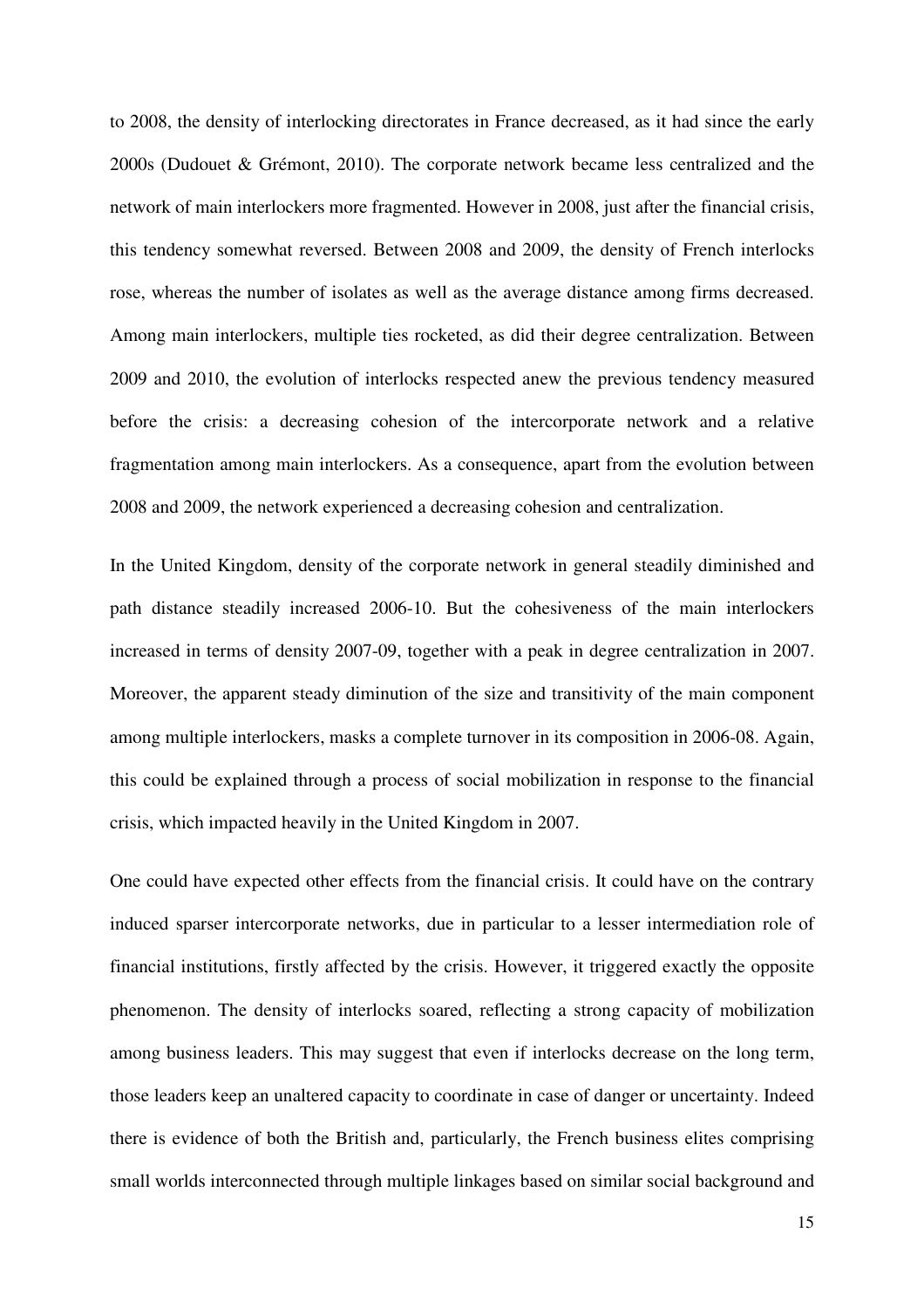education, friendship ties or other social ties cultivated in various organizations such as clubs and think tanks (see Bond 2004, Comet and Finez, 2010, Cronin 2012, Finez and Comet, 2011).

Moreover, one must be cautious when interpreting the dynamics of interlocking directorships. Their evolution may not be linear and rather follow a process of increasing and then decreasing centralization over time similar to the "spinning top model" (Lazega et al., 2006). The relative fragmentation of main interlockers may, for instance, be partly due to a few very central directors, renouncing appointments, like Louis Schweitzer John Buchanan and, to a lesser extent, Claude Bébéar. As status and seniority are crucial to be selected in the boards of the biggest companies, centralization may tend to increase for a while. Reversely, the departures of the most central senior directors from the informal elite may be harmful to the cohesion of the network and engender a decreasing centralization. This might have contributed to the observed relative balkanization of the corporate elite core. Further analyses should be performed to test these hypotheses.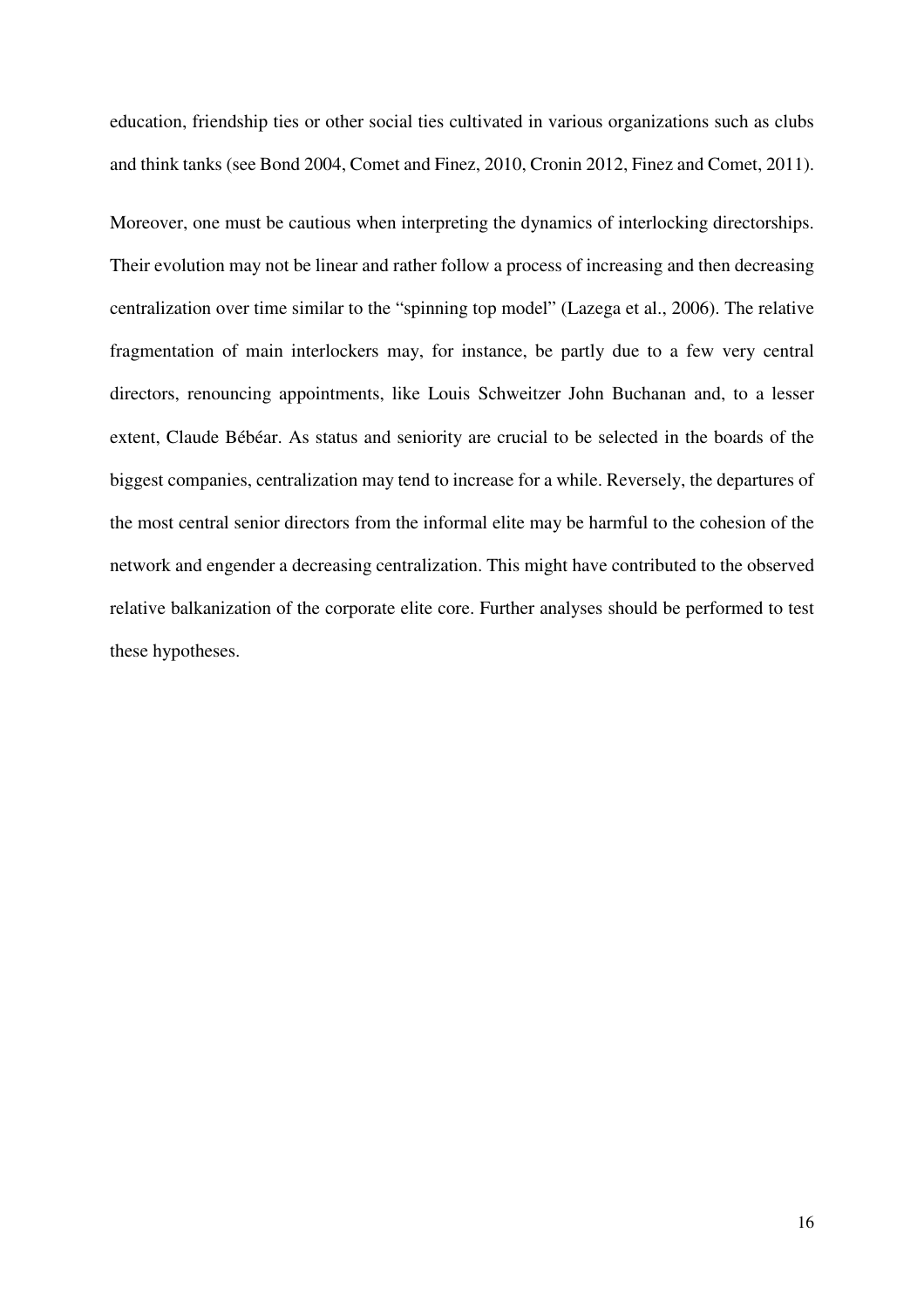#### **References**

Bank of England (2008). *Financial Stability Report*, October. http://www.bankofengland.co.uk/publications/Pages/fsr/2008/fsr24.aspx

Bond, M. (2004) 'Social influences on corporate political donations in Britain', *British Journal of Sociology*, 55(1): 55-77.

Bourdieu, P. (1989) *La noblesse d'Etat : Grandes écoles et esprit de corps*. Paris: Les Editions de Minuit.

Cain, P., Hopkins, T. (2001) *British Imperialism 1688-2000*. London: Longman.

Carroll, B., Alexander, M. (1999) 'Finance capital and capitalist class integration in the 1990s: Networks of interlocking directorships in Canada and Australia', *The Canadian Review of Sociology and Anthropology*, 36(3): 331-350.

Comet, C., Finez J. (2010) 'Le cœur de l'élite patronale', *Sociologies Pratiques*, 21: 49-66.

Comet, C., Pizarro N. (2011) 'The cohesion of intercorporate networks in France', *Procedia - Social and Behavioral Sciences,* 10: 52-61.

Cronin, B. (2011) 'Networks of corporate power revisited', *Procedia - Social and Behavioral Sciences*, 10: 43-51.

Cronin, B. (2012) 'National and transnational structuring of the British corporate elite'. In J. Scott and G. Murray (eds.), *Who Rules the World* ? Cheltenham: Edward Elgar.

De Nooy, W., Mrvar, A., Batagelj, V. (2005) *Exploratory Social Network Analysis with Pajek*. New York: Cambridge University Press.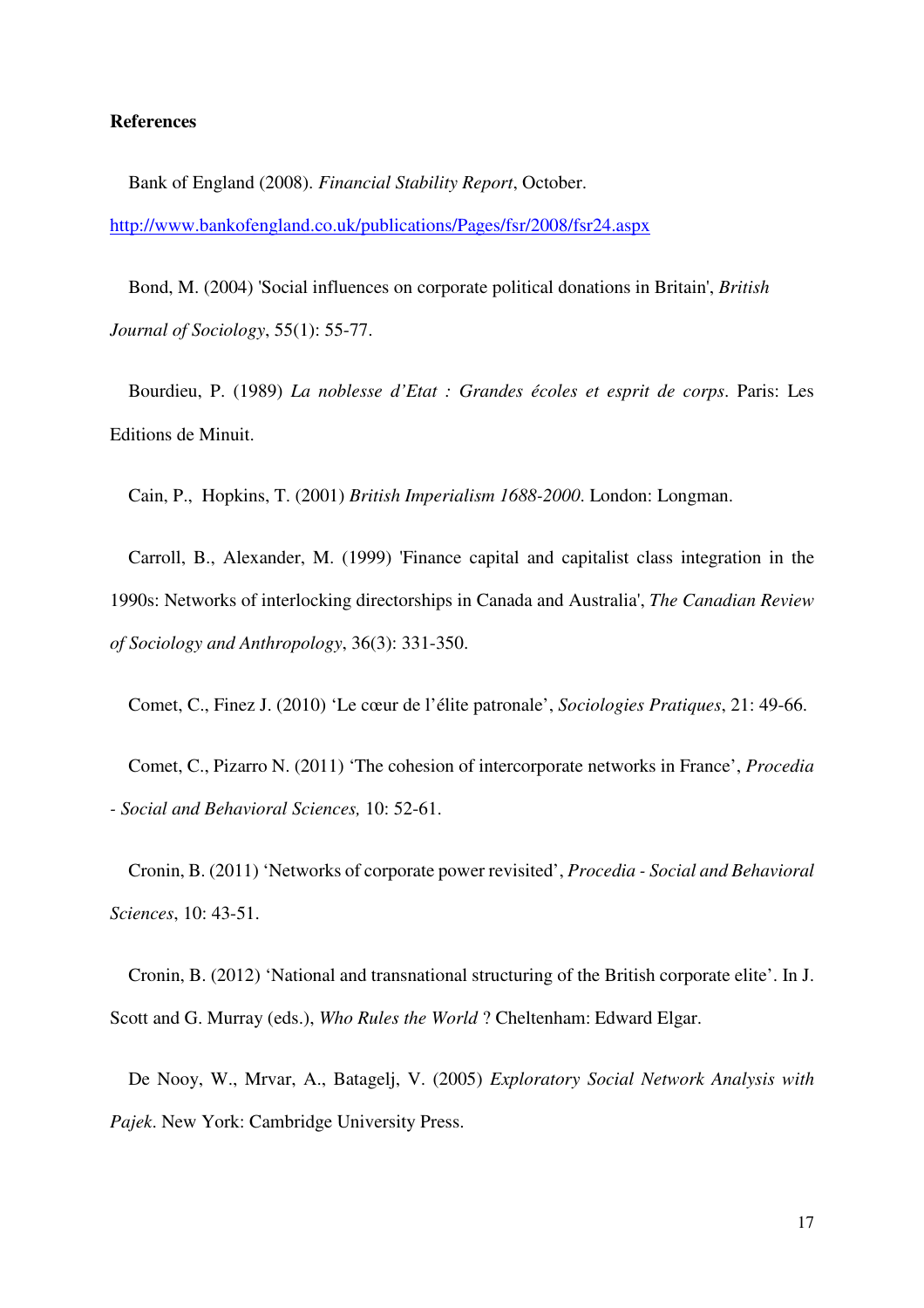Dooley, P. C. (1969), 'The interlocking directorate', *American Economic Review*, 59(3): 314- 323.

Dudouet, F.-X., Grémont, E. (2007) 'Les grands patrons et l'Etat en France 1981-2007', *Sociétés Contemporaines*, 68(4).

Dudouet, F.-X., Grémont, E. (2010) *Les grands patrons en France. Du capitalisme d'Etat à la financiarisation.* Paris: Editions Lignes de Repères.

Finez, J., Comet, C. (2011) 'Solidarités patronales et formation des *interlocks* entre les principaux administrateurs du CAC40', *Terrains & Travaux*, 19 : 57-76.

Lazega, E., Lemercier, C., Mounier, L. (2006) 'A spinning top model of formal organization and informal behavior: dynamics of advice networks among judges in a commercial court', *European Management Review,* 3(2): 113-122*.* 

Mizruchi, M., Stearns, L. (1988) 'A longitudinal study of the formation of interlocking directorates', *Administrative Science Quarterly,* 39(1): 194-210.

Morin, F. (2000) 'A transformation in the French model of shareholding and management', *Economy and Society* 29(1): 36-53.

Ornstein, M. (1984) 'Interlocking directorates in Canada: Intercorporate or class alliance?' *Administrative Science Quarterly,* 29(1): 210-231.

Scott, J. (1991) 'Networks of corporate power: A comparative assessment.' *Annual Review of Sociology,* 17 (1): 181-202.

Windolf, P. (1999) 'L'évolution du capitalisme moderne: La France dans une perspective comparative', *Revue française de sociologie,* 40(3): 501-529.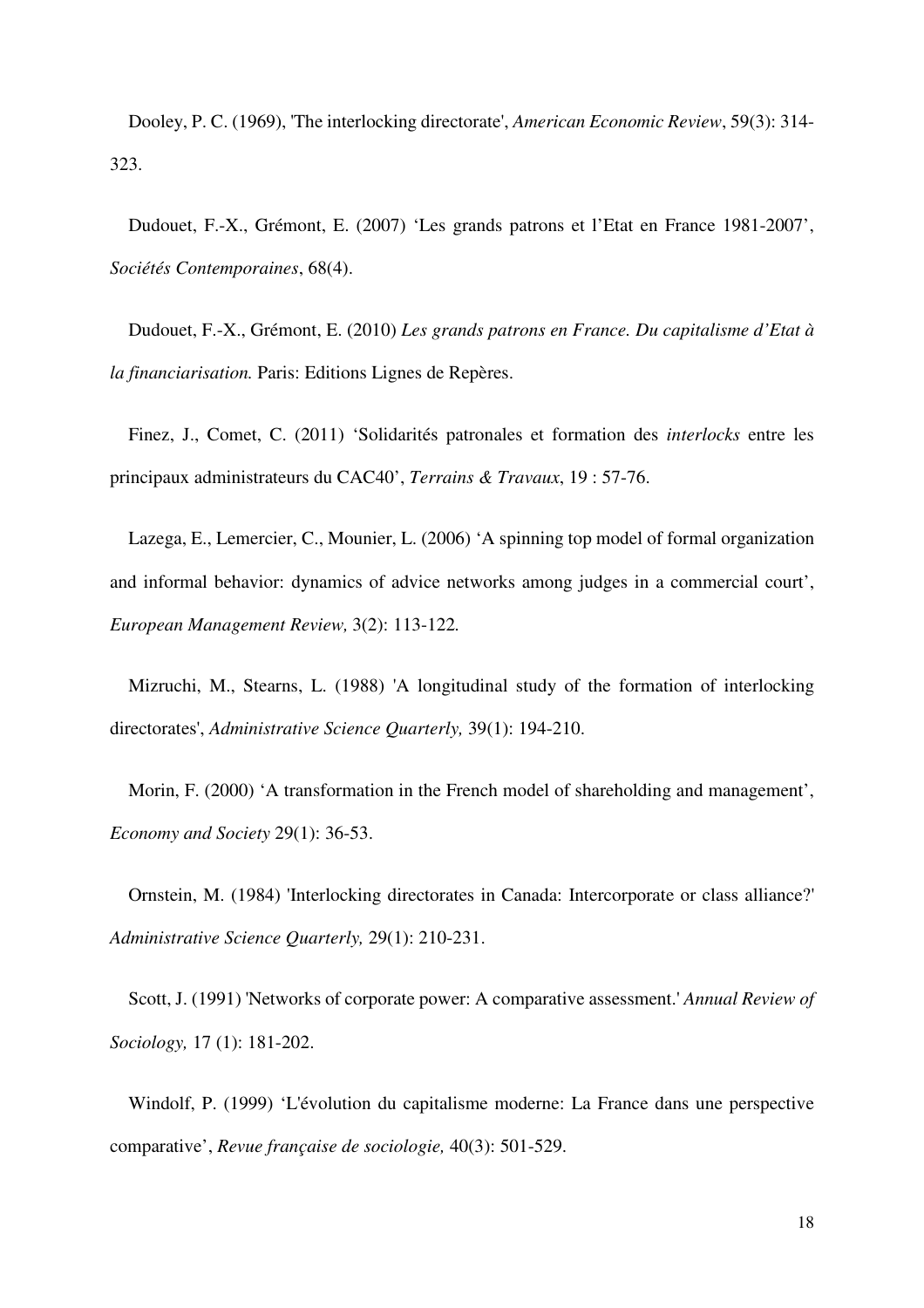Windolf, P. (2002) *Corporate Networks in Europe and the United States*. New York: Oxford University Press.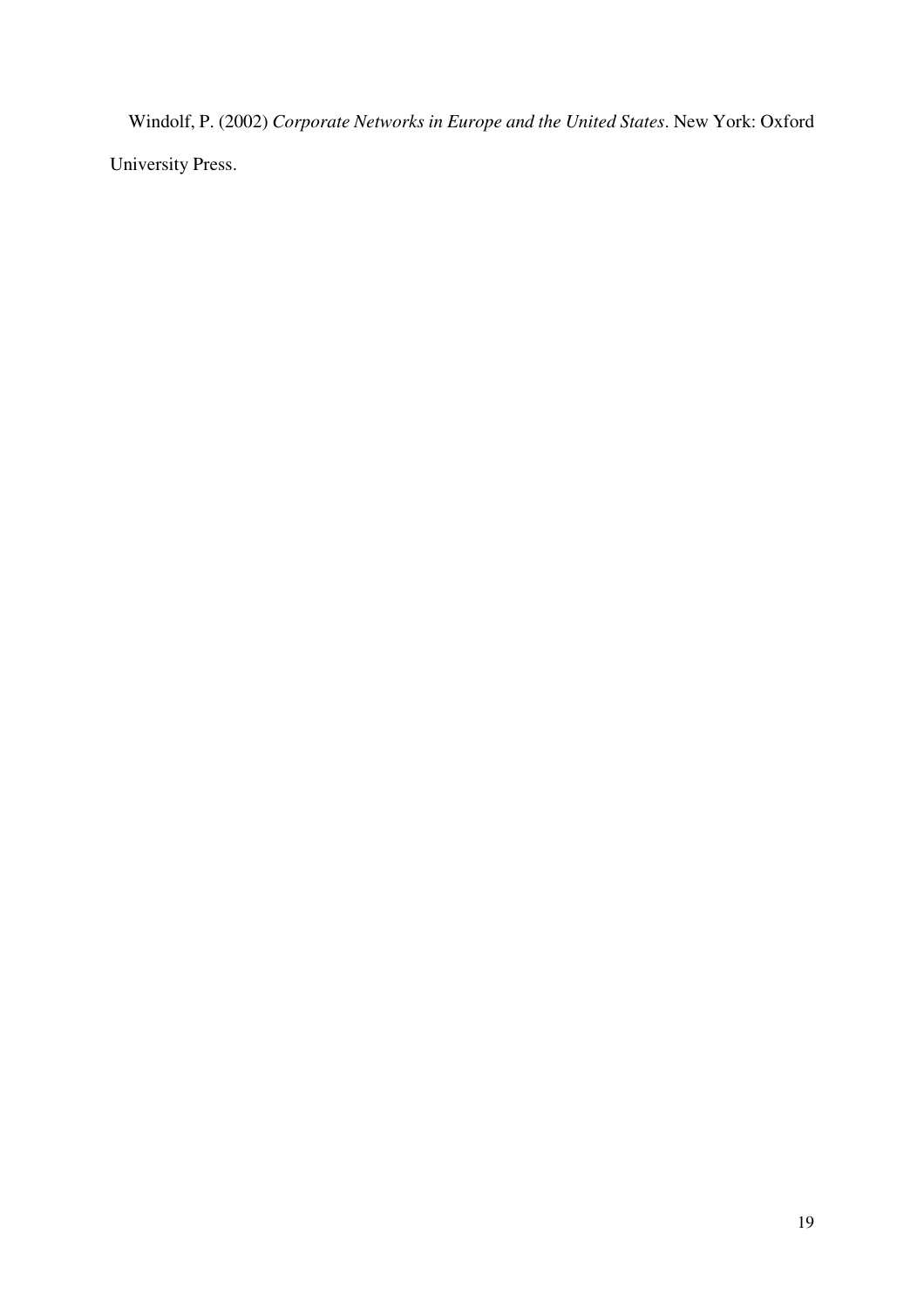|                                        | 2006 | 2007 | 2008 | 2009 | 2010 |
|----------------------------------------|------|------|------|------|------|
| <b>Bipartite network</b>               |      |      |      |      |      |
| N                                      | 1126 | 1157 | 1184 | 1263 | 1204 |
| Density $(\%)$                         | 1.26 | 1.22 | 1.21 | 1.27 | 1.26 |
| Average distance in the main component | 6.86 | 6.99 | 7.19 | 6.73 | 6.83 |
| <b>Network of firms</b>                |      |      |      |      |      |
| $\mathbf N$                            | 100  | 101  | 101  | 99   | 99   |
| Density $(\%)$                         | 6.47 | 6.04 | 5.67 | 7.48 | 6.95 |
| N in the main component                | 90   | 90   | 90   | 93   | 91   |
| Average distance in the main component | 2.69 | 2.75 | 2.82 | 2.60 | 2.63 |
| Degree centralization                  | 0.21 | 0.15 | 0.14 | 0.14 | 0.11 |
| <b>Network of directors</b>            |      |      |      |      |      |
| $\mathbf N$                            | 1026 | 1056 | 1083 | 1164 | 1105 |
| Density $(\%)$                         | 1.66 | 1.60 | 1.53 | 1.64 | 1.57 |
| Average distance in the main component | 3.51 | 3.56 | 3.67 | 3.43 | 3.49 |
| Network of main interlockers*          |      |      |      |      |      |
| $\mathbf N$                            | 65   | 60   | 57   | 66   | 55   |
| Density $(\% )$                        | 15.8 | 14.4 | 14.5 | 14.0 | 15.9 |
| Degree centralization                  | 0.18 | 0.15 | 0.14 | 0.22 | 0.16 |
| Multiple ties                          | 47   | 32   | 24   | 39   | 21   |
| Average distance in the main component | 2.14 | 2.23 | 2.22 | 2.19 | 2.19 |

*Table 1: Characteristics of interlocking directorates in France 2006-10* 

*\*Directors appointed to more than two boards.*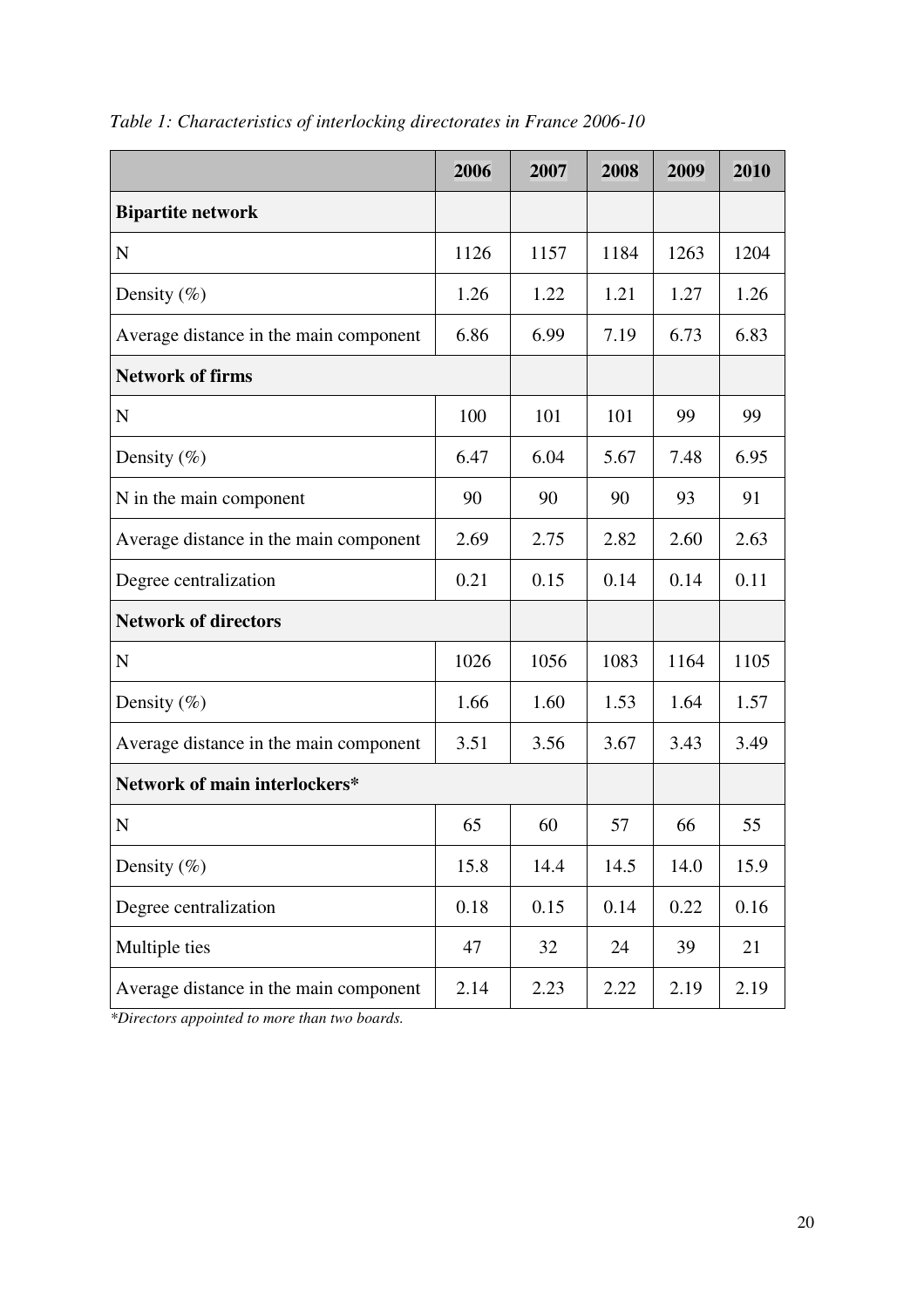|                                        | 2006 | 2007            | 2008  | 2009  | 2010  |
|----------------------------------------|------|-----------------|-------|-------|-------|
| <b>Bipartite network</b>               |      |                 |       |       |       |
| $\mathbf N$                            | 1084 | 1074            | 1092  | 1098  | 1044  |
| Density $(\%)$                         | 1.12 | 1.13            | 1.11  | 1.11  | 1.12  |
| Average distance in the main component | 9.11 | 9.7             | 10.08 | 11.05 | 11.46 |
| <b>Network of firms</b>                |      |                 |       |       |       |
| $\mathbf N$                            | 100  | 100             | 100   | 100   | 100   |
| Density $(\%)$                         | 2.67 | 2.87            | 2.61  | 2.51  | 2.53  |
| N in the main component                | 73   | 82              | 81    | 83    | 82    |
| Average distance in the main component | 3.82 | 4.11            | 4.33  | 4.74  | 4.98  |
| Degree centralization                  | 0.04 | 0.04            | 0.04  | 0.03  | 0.05  |
| <b>Network of directors</b>            |      |                 |       |       |       |
| $\mathbf N$                            | 984  | 974             | 992   | 998   | 944   |
| Density $(\%)$                         | 1.25 | 1.24            | 1.22  | 1.20  | 1.21  |
| Average distance in the main component | 4.63 | 4.93            | 5.12  | 5.61  | 5.81  |
| Network of main interlockers*          |      |                 |       |       |       |
| $\mathbf N$                            | 56   | 53              | 46    | 44    | 50    |
| Density $(\% )$                        | 7.7  | 8.1             | 9.6   | 9.7   | 8.5   |
| Degree centralization                  | 0.11 | 0.12            | 0.07  | 0.06  | 0.15  |
| Multiple ties                          | 13   | 8               | 13    | 9     | 7     |
| Average distance in the main component | 3.78 | $5\overline{)}$ | 5.2   | 4.6   | 3.78  |

*Table 2: Characteristics of interlocking directorates in the UK 2006-10* 

*\*Directors appointed to more than two boards.*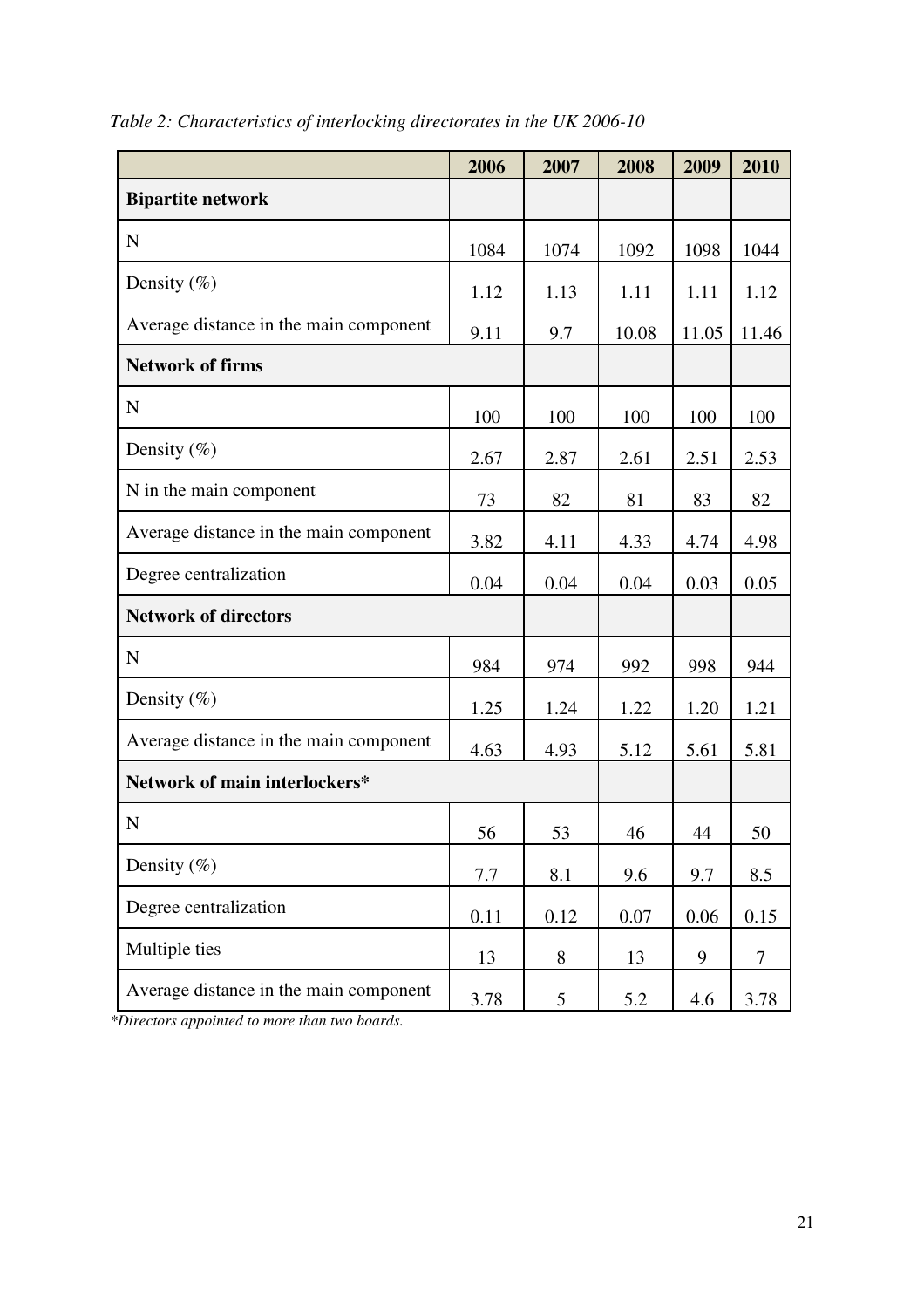|                                       |            | 2006          |                 |                                                | 2010       |               |                 |
|---------------------------------------|------------|---------------|-----------------|------------------------------------------------|------------|---------------|-----------------|
|                                       | degr<br>ee | closen<br>ess | between<br>ness |                                                | degr<br>ee | closen<br>ess | between<br>ness |
| <b>BNP</b>                            | 21         | 0.45          | 0.07            | <b>AREVA</b>                                   | 17         | 0.44          | 0.06            |
| <b>LAGARDERE SCA</b>                  | 21         | 0.44          | 0.07            | <b>SAINT-GOBAIN</b>                            | 17         | 0.44          | 0.04            |
| <b>VEOLIA</b><br><b>ENVIRONNEMENT</b> | 18         | 0.44          | 0.05            | <b>GDF SUEZ</b>                                | 16         | 0.44          | 0.04            |
| <b>ACCOR</b>                          | 17         | 0.43          | 0.05            | <b>TOTAL SA</b>                                | 16         | 0.44          | 0.04            |
| <b>THALES SA</b>                      | 17         | 0.42          | 0.05            | <b>BNP</b>                                     | 15         | 0.44          | 0.05            |
| <b>IMERYS</b>                         | 16         | 0.41          | 0.06            | <b>LAFARGE</b>                                 | 14         | 0.44          | 0.05            |
| <b>SUEZ</b>                           | 15         | 0.44          | 0.04            | <b>EDF</b>                                     | 14         | 0.42          | 0.05            |
| <b>TOTAL SA</b>                       | 15         | 0.42          | 0.06            | <b>NEXANS</b>                                  | 14         | 0.41          | 0.05            |
| <b>BOUYGUES SA</b>                    | 15         | 0.42          | 0.04            | <b>ALSTOM</b>                                  | 14         | 0.41          | 0.03            |
| <b>SCOR SA</b>                        | 15         | 0.42          | 0.04            | <b>LVMH</b>                                    | 14         | 0.41          | 0.03            |
| <b>RENAULT</b>                        | 14         | 0.42          | 0.04            | <b>CARREFOUR</b>                               | 14         | 0.41          | 0.03            |
| <b>EURAZEO</b>                        | 14         | 0.39          | 0.07            | <b>AIR FRANCE -</b><br><b>KLM</b>              | 13         | 0.42          | 0.02            |
| <b>AIR FRANCE -</b><br><b>KLM</b>     | 13         | 0.40          | 0.03            | <b>RENAULT</b>                                 | 13         | 0.41          | 0.04            |
| <b>SANOFI-AVENTIS</b>                 | 13         | 0.39          | 0.02            | <b>BOLLORE</b>                                 | 13         | 0.40          | 0.04            |
| <b>SAINT-GOBAIN</b>                   | 12         | 0.41          | 0.02            | <b>LAGARDERE</b><br><b>SCA</b>                 | 12         | 0.40          | 0.03            |
| <b>AIR LIQUIDE SA</b>                 | 12         | 0.39          | 0.02            | <b>SUEZ</b><br><b>ENVIRONNEME</b><br><b>NT</b> | 12         | 0.40          | 0.02            |

*Table 3: The largest French firms by degree centrality in 2006 and 2010*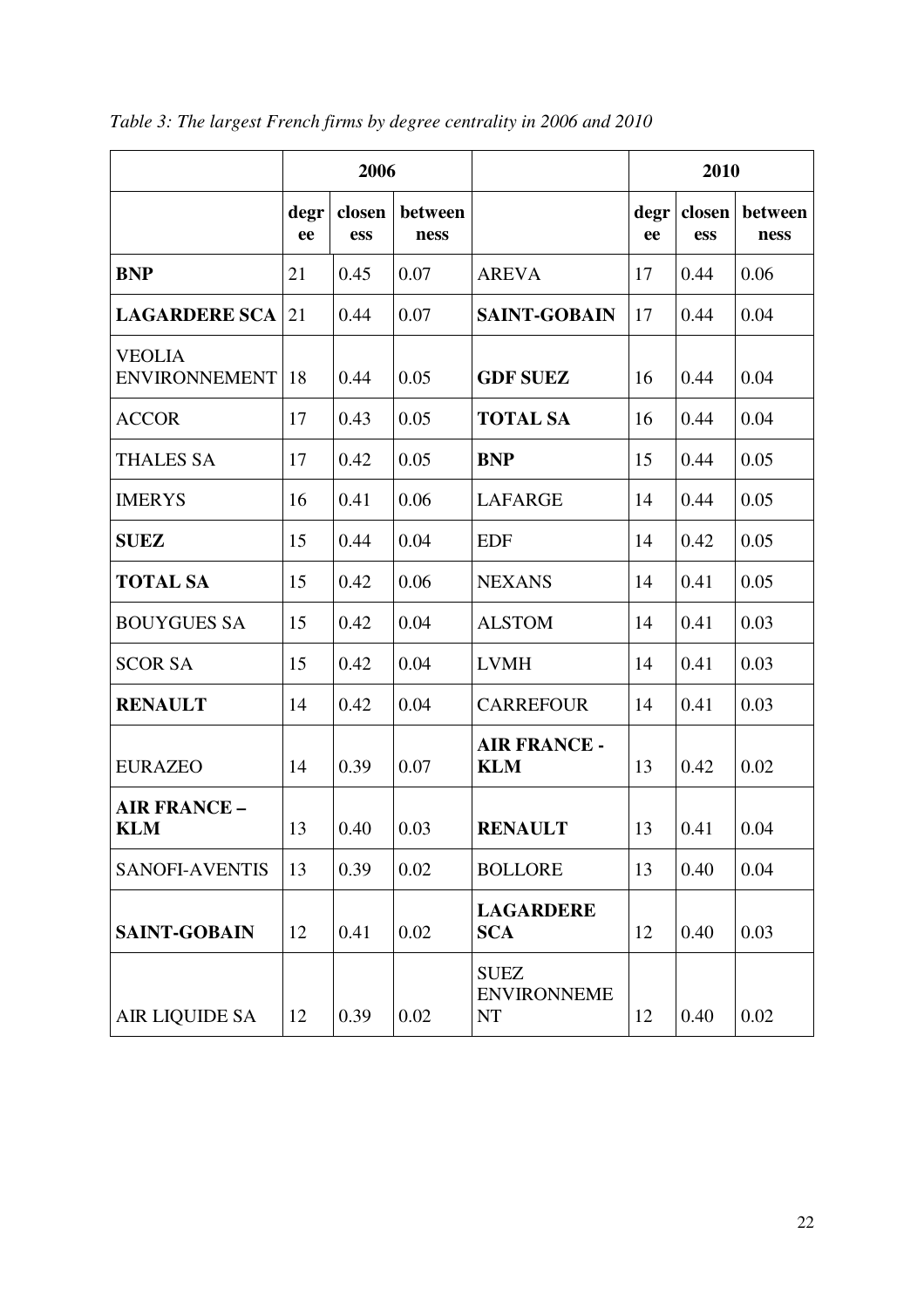*Table 4: The largest UK firms by degree centrality in 2006 and 2010* 

|                                       | 2006   |        |          | 2010                                  |        |        |          |
|---------------------------------------|--------|--------|----------|---------------------------------------|--------|--------|----------|
|                                       |        | Close- | Between- |                                       |        | Close- | Between- |
|                                       | Degree | ness   | ness     |                                       | Degree | ness   | ness     |
| <b>VODAFONE GROUP</b>                 | 20     | 0.23   | 0.06     | <b>TESCO</b>                          | 20     | 0.22   | 0.12     |
| <b>BP</b>                             | 18     | 0.27   | 0.12     | <b>STANDARD</b><br><b>CHARTERED</b>   | 18     | 0.23   | 0.12     |
| <b>LLOYDS BANKING</b><br><b>GROUP</b> | 18     | 0.26   | 0.10     | <b>UNILEVER</b>                       | 16     | 0.23   | 0.12     |
| <b>RIO TINTO</b>                      | 18     | 0.26   | 0.07     | <b>AVIVA</b>                          | 14     | 0.23   | 0.08     |
| <b>AVIVA</b>                          | 16     | 0.25   | 0.06     | <b>BG GROUP</b>                       | 14     | 0.21   | 0.14     |
| <b>ANGLO AMERICAN</b>                 | 14     | 0.23   | 0.04     | <b>LLOYDS BANKING</b><br><b>GROUP</b> | 14     | 0.23   | 0.15     |
| <b>BG GROUP</b>                       | 14     | 0.25   | 0.09     | <b>RIO TINTO</b>                      | 14     | 0.21   | 0.05     |
| <b>CENTRICA</b>                       | 14     | 0.24   | 0.07     | TATE & LYLE                           | 14     | 0.18   | 0.18     |
| <b>JOHNSON MATTHEY</b>                | 14     | 0.22   | 0.08     | <b>VODAFONE GROUP</b>                 | 14     | 0.18   | 0.05     |
| <b>PRUDENTIAL</b>                     | 14     | 0.23   | 0.04     | <b>ASTRAZENECA</b>                    | 12     | 0.21   | 0.02     |
| <b>REXAM</b>                          | 14     | 0.22   | 0.02     | <b>BUNZL</b>                          | 12     | 0.19   | 0.04     |
| <b>ASTRAZENECA</b>                    | 12     | 0.22   | 0.01     | <b>COMPASS GROUP</b>                  | 12     | 0.20   | 0.07     |
| <b>BAE SYSTEMS</b>                    | 12     | 0.22   | 0.03     | <b>LOGICA</b>                         | 12     | 0.22   | 0.09     |
| <b>BUNZL</b>                          | 12     | 0.19   | 0.06     | <b>MONDI</b>                          | 12     | 0.20   | 0.12     |
| <b>KINGFISHER</b>                     | 12     | 0.23   | 0.03     | <b>PRUDENTIAL</b>                     | 12     | 0.22   | 0.11     |
| <b>NATIONAL GRID</b>                  | 12     | 0.21   | 0.01     | <b>TAYLOR WIMPEY</b>                  | 12     | 0.20   | 0.11     |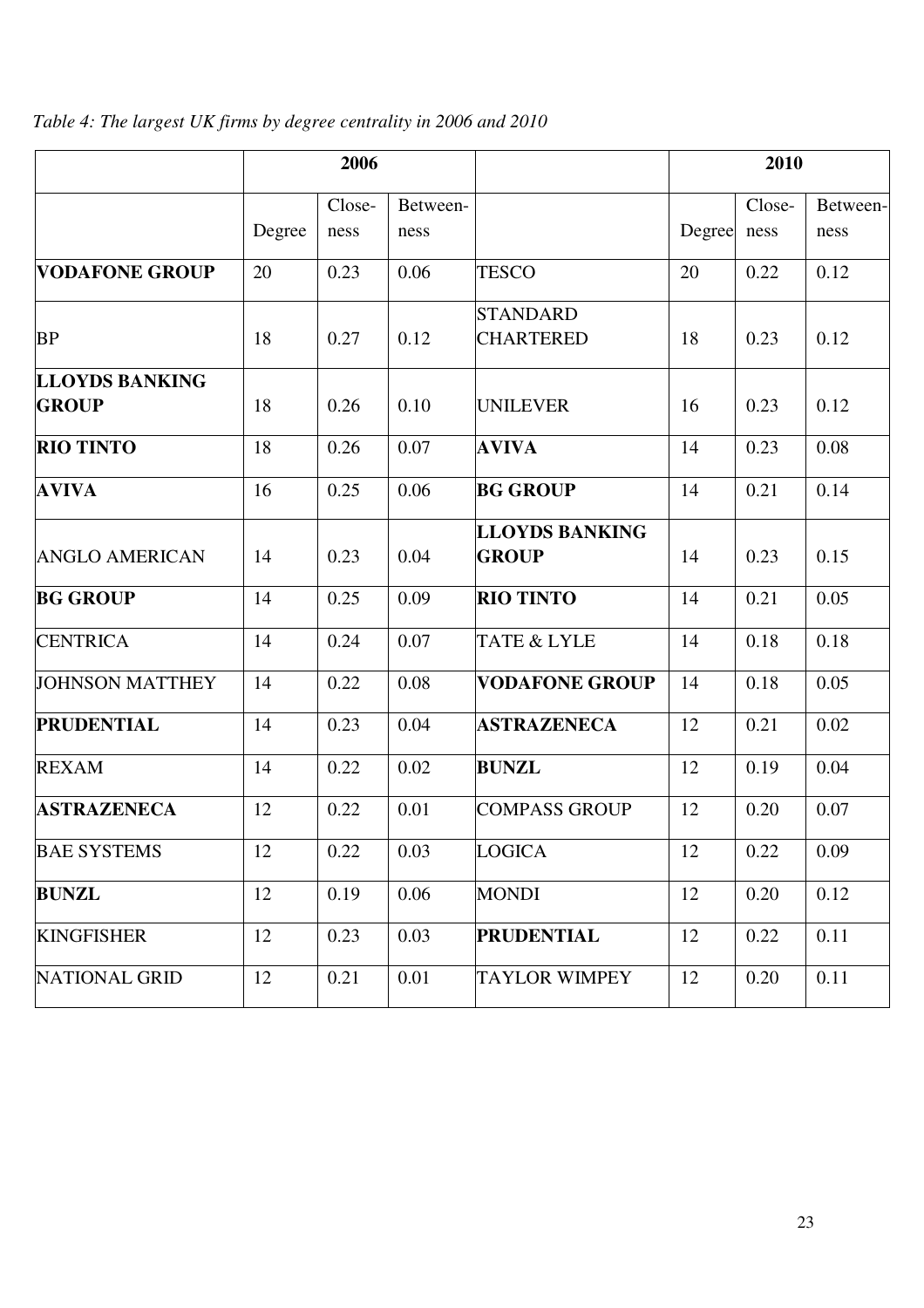|                                   | 2006 |                                             | 2010 |
|-----------------------------------|------|---------------------------------------------|------|
| <b>Henri Proglio</b>              | 112  | Jean-Dominique Comolli                      | 74   |
| <b>Georges Chodron de Courcel</b> | 103  | <b>Henri Proglio</b>                        | 70   |
| Louis Schweitzer                  | 75   | <b>Michel Pebereau</b>                      | 70   |
| <b>Charles de Croisset</b>        | 69   | Antoine Bernheim                            | 69   |
| <b>Michel Pebereau</b>            | 68   | Patricia Barbizet                           | 66   |
| Daniel Lebegue                    | 63   | <b>Robert Peugeot</b>                       | 66   |
| <b>Bruno Bezard</b>               | 61   | <b>Georges Chodron de</b><br><b>Courcel</b> | 65   |
| Jean-Rene Fourtou                 | 59   | Jean-Martin Folz                            | 64   |
| Francois de Combret               | 59   | Francois David                              | 63   |
| <b>Franck Riboud</b>              | 55   | <b>Ernest-Antoine Seilliere</b>             | 62   |
| <b>Lindsay Owen-Jones</b>         | 54   | Aldo Cardoso                                | 60   |
| <b>Ernest-Antoine Seilliere</b>   | 54   | Jean Laurent                                | 60   |
| <b>Baudouin Prot</b>              | 53   | Helene Ploix                                | 58   |
| Philippe Camus                    | 50   | Thierry Desmarest                           | 56   |
| Serge Tchuruk                     | 49   | Jean-Cyril Spinetta                         | 55   |
| Anne Lauvergeon                   | 49   | Amaury de Seze                              | 55   |
| Augustin de Romanet de Beaune     | 48   | <b>Colette Lewiner</b>                      | 55   |
| Claude Bebear                     | 48   | Denis Kessler                               | 54   |

*Table 4: Degree distribution among the most central French directors in 2006 and 2010*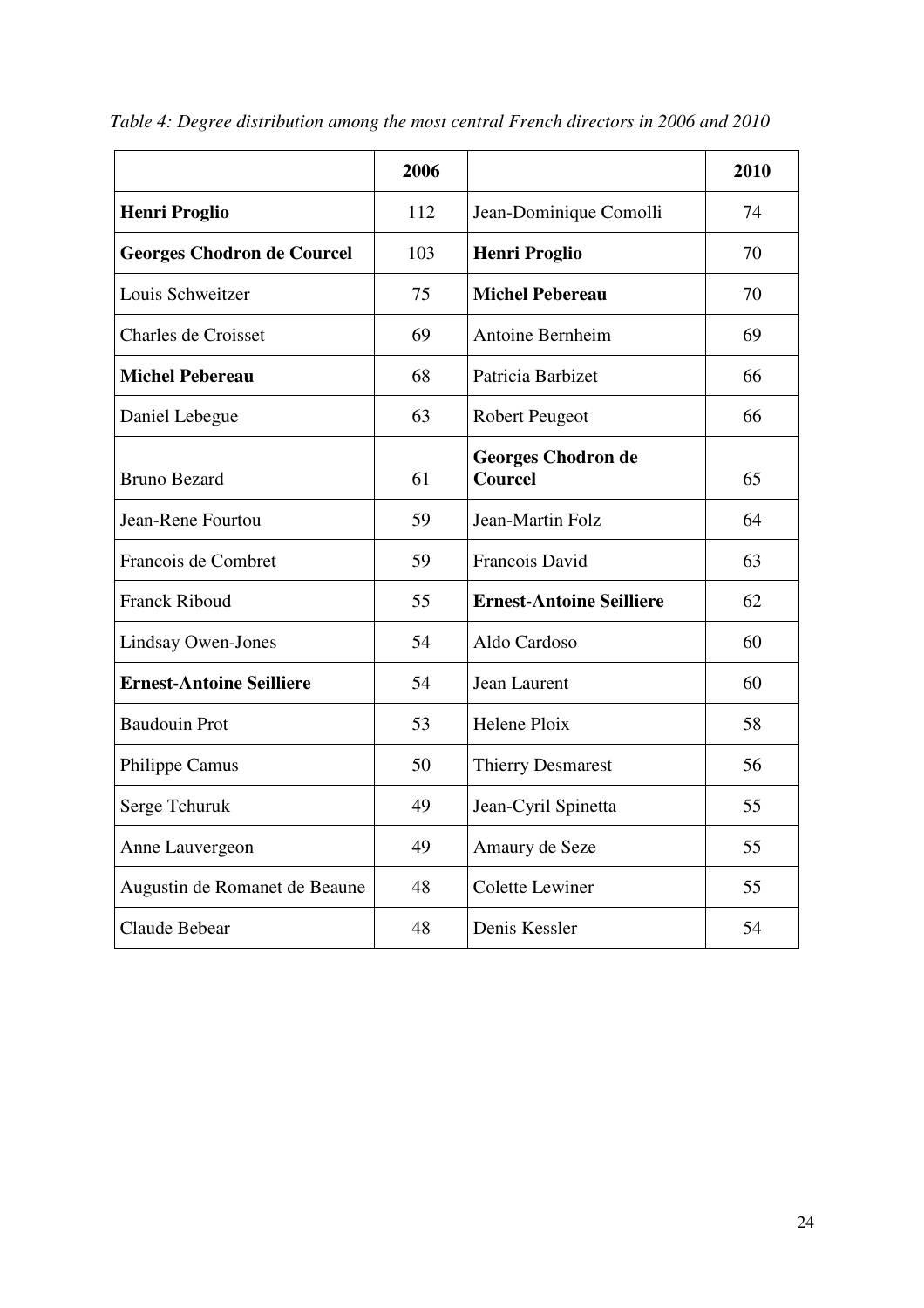|                                        | 2006 |                                        | 2010 |
|----------------------------------------|------|----------------------------------------|------|
| <b>Sir John Reginald Hartnell Bond</b> | 51   | Rudolph Harold Peter Markham           | 46   |
| Dr John Gordon St Clair Buchanan       | 46   | <b>Sir John Reginald Hartnell Bond</b> | 39   |
| Sir John Thomas Parker                 | 44   | Carolyn Julia McCall                   | 38   |
| John Silvester Varley                  | 42   | Jan Harm Christiaan Du Plessis         | 36   |
| Sir Julian Michael Horn-Smith          | 41   | Baroness Sarah Elizabeth Mary Hogg     | 34   |
| <b>Douglas Jardine Flint</b>           | 39   | Colin Richard Day                      | 34   |
| Henry Michael Pearson Miles            | 39   | <b>Gareth Richard Bullock</b>          | 34   |
| Penelope Lesley Hughes                 | 39   | Lord Evan Mervyn Davies                | 34   |
| Ann Frances Godbehere                  | 38   | <b>Douglas Jardine Flint</b>           | 33   |
| <b>Jan Harm Christiaan Du Plessis</b>  | 36   | <b>James Frederick Trevor Dundas</b>   | 33   |
| <b>Philippe Leslie Van De Walle</b>    | 36   | <b>Valerie Frances Gooding</b>         | 33   |
| Nicholas Charles Edward Land           | 35   | Andrew Thomas Higginson                | 32   |
| <b>Stuart John Chambers</b>            | 35   | Sir Richard John Broadbent             | 32   |
| Cynthia Blum Carroll                   | 33   | <b>Philippe Leslie Van De Walle</b>    | 29   |
| Andrew George Inglis                   | 32   | Prof Wim Dik                           | 29   |
| <b>Brendan Robert Nelson</b>           | 32   | Kenneth John Hydon                     | 28   |

*Table 5: Degree distribution among the most central UK directors in 2006 and 2010*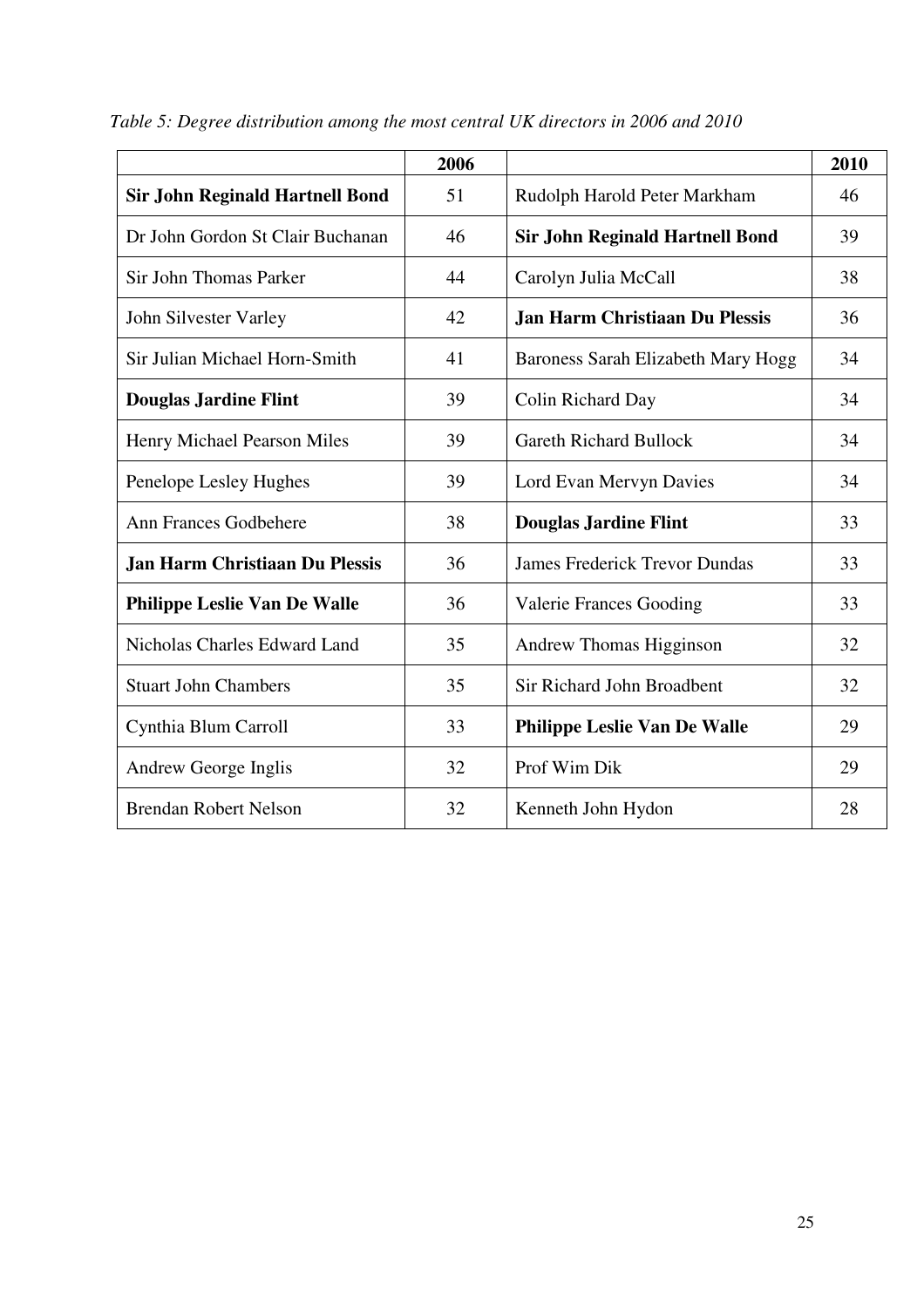



*Fig. 2: Double common board memberships among French main interlockers in 2008* 

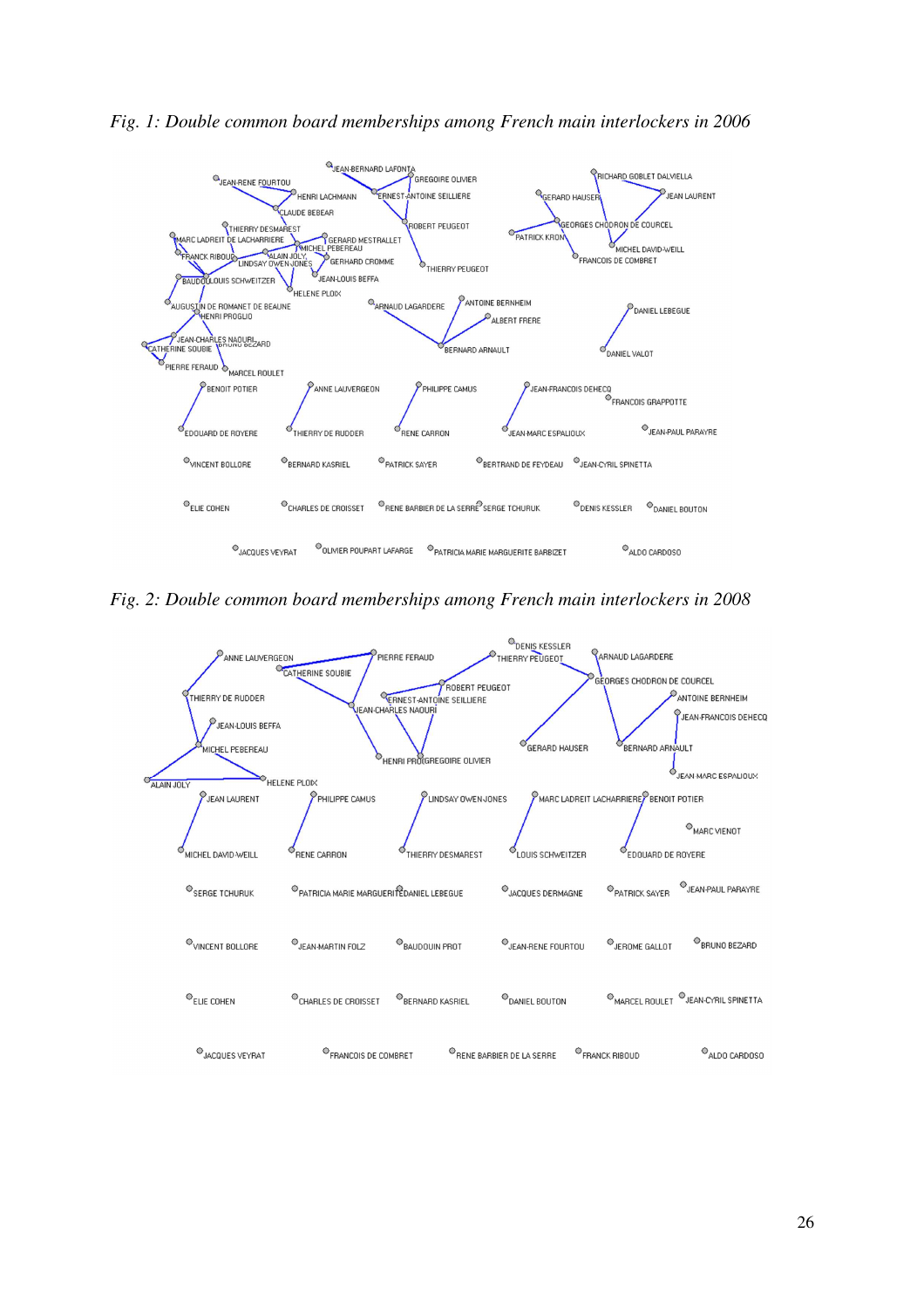

*Fig. 3: Double common board memberships among French main interlockers in 2009* 

*Fig. 4: Double common board memberships among French main interlockers in 2010* 

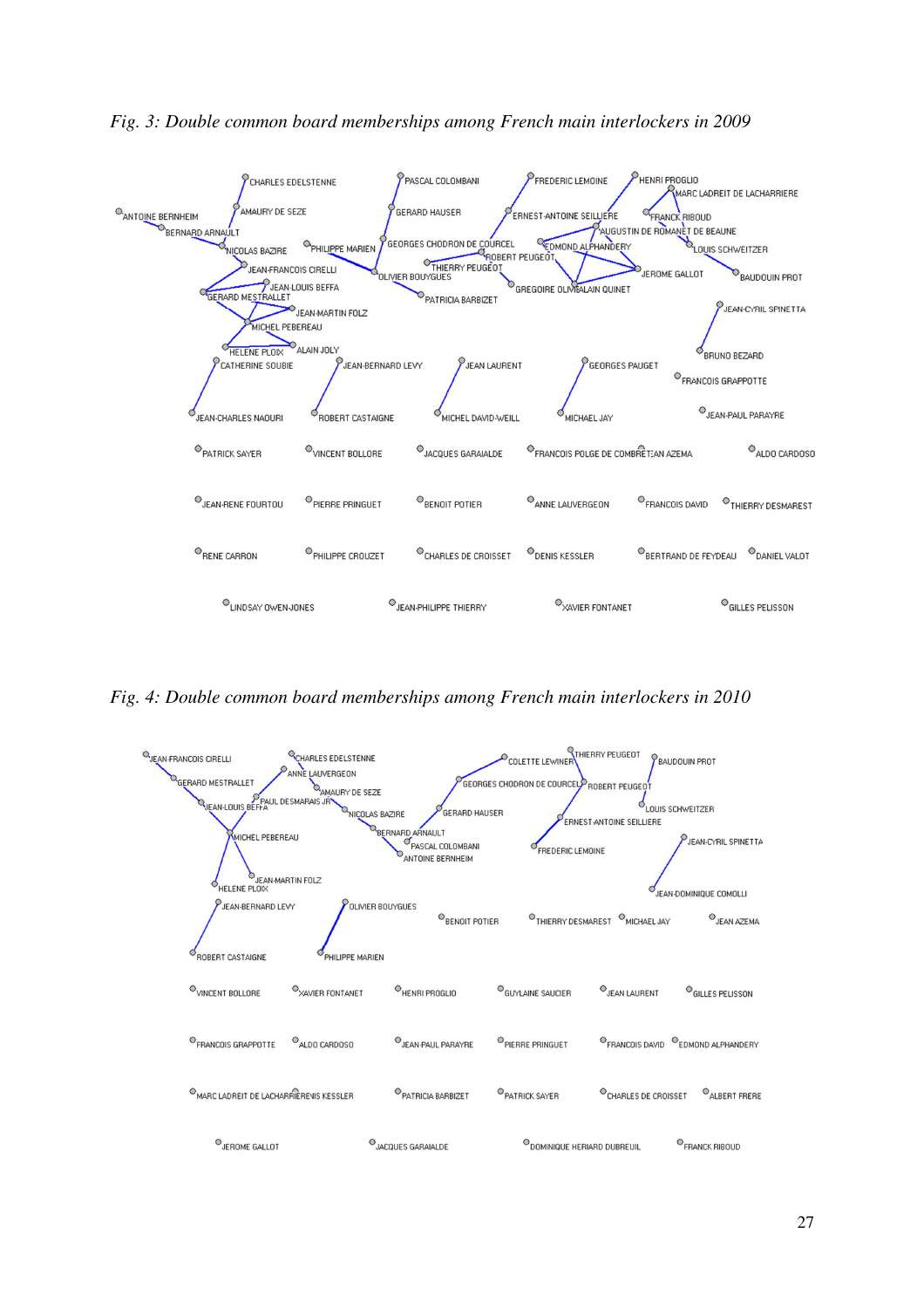

*Fig. 5: Double common board memberships among UK main interlockers in 2006* 

*Fig. 6: Double common board memberships among UK main interlockers in 2008*